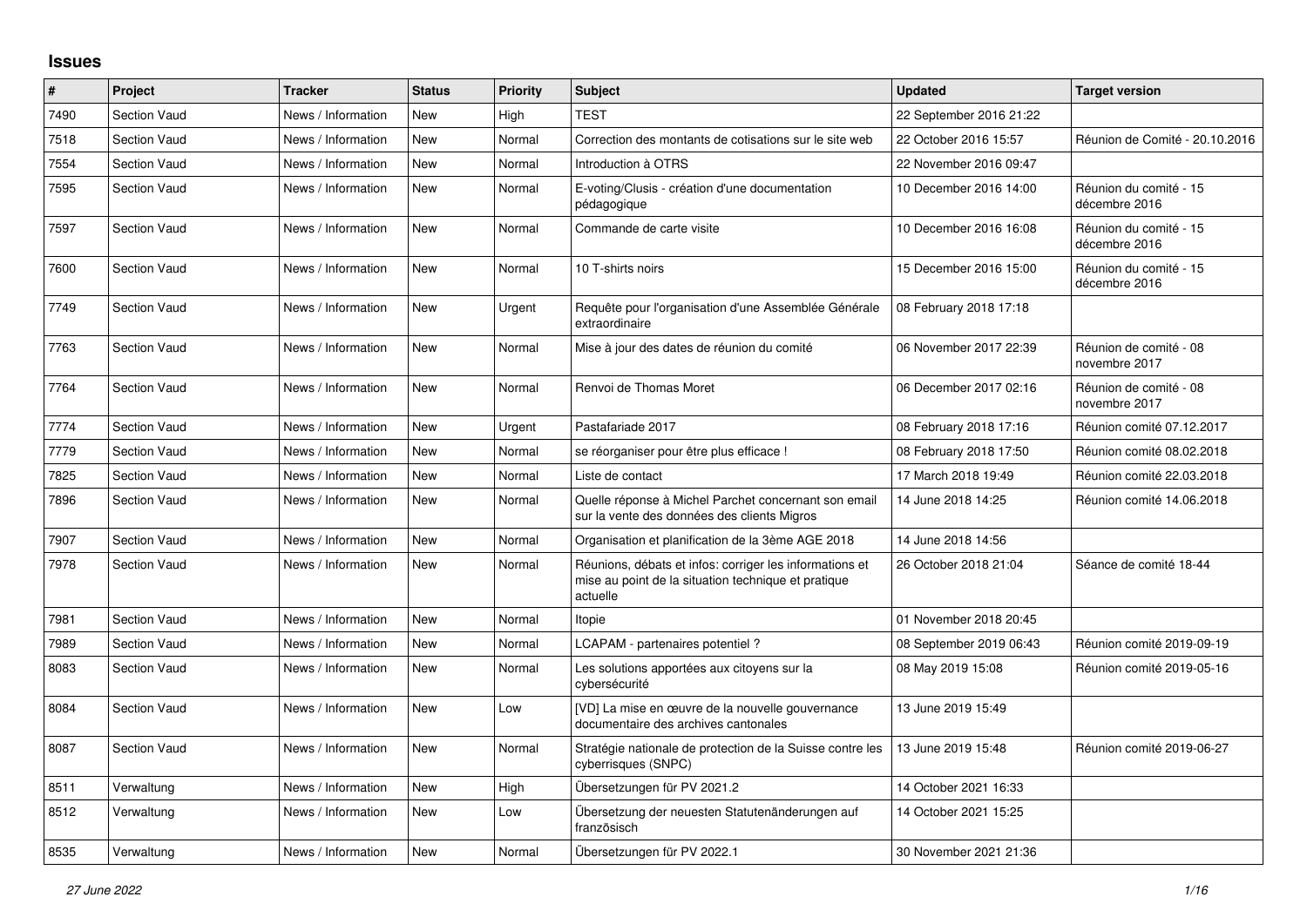| $\pmb{\#}$ | <b>Project</b>             | <b>Tracker</b>      | <b>Status</b> | <b>Priority</b> | <b>Subject</b>                                                                                                                              | <b>Updated</b>          | <b>Target version</b> |
|------------|----------------------------|---------------------|---------------|-----------------|---------------------------------------------------------------------------------------------------------------------------------------------|-------------------------|-----------------------|
| 8045       | Digitale Infrastruktur     | Bug / Feature       | New           | Urgent          | ZipCode sowie Abesenden der Anmeldung im Discourse<br>mit 500 internal Fehler                                                               | 19 December 2019 01:51  |                       |
| 8260       | Digitale Infrastruktur     | Bug / Feature       | New           | Normal          | Update PPS Website auf neues Theme                                                                                                          | 01 October 2019 19:17   |                       |
| 8358       | Finanzen                   | Bug / Feature       | New           | Normal          | Berechnung Rechnungsbeträge überprüfen (PPAG)                                                                                               | 15 November 2019 21:25  |                       |
| 8536       | Digitale Infrastruktur     | Bug / Feature       | <b>New</b>    | Normal          | CiviCRM: Payment method hinzufügen geht nicht                                                                                               | 25 January 2022 20:32   |                       |
| 8552       | Digitale Infrastruktur     | Bug / Feature       | New           | High            | Überprüfung Newsletterformular DE An/Abmeldung                                                                                              | 24 March 2022 11:32     |                       |
| 4730       | <b>Stadtsektion Bern</b>   | Information / Varia | <b>New</b>    | High            | Dukumente hochladen                                                                                                                         | 03 March 2013 21:50     |                       |
| 4942       | <b>Pirate Party Policy</b> | Information / Varia | <b>New</b>    | Normal          | Provide an outline, and approach for the development of<br>the position paper                                                               | 30 September 2013 19:23 |                       |
| 5035       | Sektion beider Basel       | Information / Varia | <b>New</b>    | Normal          | Kontakte Journalisten                                                                                                                       | 09 July 2016 09:33      |                       |
| 5321       | Stadtsektion Zürich        | Information / Varia | New           | Normal          | Treffen mit Philipp Meier                                                                                                                   | 31 May 2013 15:56       |                       |
| 5339       | <b>Pirate Party Policy</b> | Information / Varia | <b>New</b>    | Normal          | Compilation des prises de position                                                                                                          | 06 June 2013 17:16      |                       |
| 5569       | Stadtsektion Bern          | Information / Varia | <b>New</b>    | Normal          | SSL / TLS Unterstützung                                                                                                                     | 21 July 2013 21:37      |                       |
| 5570       | Bezirkssektion Winterthur  | Information / Varia | New           | Normal          | SSL / TLS Unterstützung                                                                                                                     | 21 July 2013 21:47      |                       |
| 5661       | Stadtsektion Zürich        | Information / Varia | <b>New</b>    | Normal          | Organisation PV                                                                                                                             | 12 August 2013 20:24    |                       |
| 5822       | Stadtsektion Zürich        | Information / Varia | <b>New</b>    | Normal          | Forum: Nicht Mitglieder                                                                                                                     | 17 September 2013 09:36 |                       |
| 5823       | Stadtsektion Zürich        | Information / Varia | New           | Normal          | Chatiquette                                                                                                                                 | 17 September 2013 09:39 |                       |
| 5825       | Stadtsektion Zürich        | Information / Varia | <b>New</b>    | Normal          | Feedback                                                                                                                                    | 17 September 2013 09:44 |                       |
| 5827       | Stadtsektion Zürich        | Information / Varia | New           | Normal          | Idee Präsentation der Zürcher Piraten                                                                                                       | 17 September 2013 09:48 |                       |
| 5828       | Stadtsektion Zürich        | Information / Varia | <b>New</b>    | Normal          | Winteraktivitäten                                                                                                                           | 17 September 2013 09:49 |                       |
| 5865       | Stadtsektion Zürich        | Information / Varia | <b>New</b>    | Normal          | PV Gemeinderatswahlen anfangs November                                                                                                      | 03 October 2013 20:13   | Sitzung 03.10.2013    |
| 5866       | Stadtsektion Zürich        | Information / Varia | New           | Normal          | Budget 2014                                                                                                                                 | 03 October 2013 21:07   | Sitzung 03.10.2013    |
| 5883       | Section Genève             | Information / Varia | <b>New</b>    | Normal          | Poste à pourvoir au comité : Comptable                                                                                                      | 10 October 2013 17:43   | Prochaine AG          |
| 6202       | <b>Pirate Party Policy</b> | Information / Varia | New           | Normal          | Reading material review                                                                                                                     | 04 March 2014 13:21     |                       |
| 6207       | <b>Pirate Party Policy</b> | Information / Varia | New           | Normal          | Reading material review                                                                                                                     | 04 March 2014 13:53     |                       |
| 6239       | Pirate Party Policy        | Information / Varia | <b>New</b>    | Normal          | Consultation - Modification du code civil (CC; Droit de<br>1'adoption) / Vernehmlassung - Änderung des<br>Zivilgesetzbuches (ZGB; Adoption) | 05 March 2014 14:44     |                       |
| 6240       | <b>Pirate Party Policy</b> | Information / Varia | <b>New</b>    | Normal          | Reading material review                                                                                                                     | 05 March 2014 14:41     |                       |
| 6245       | Pirate Party Policy        | Information / Varia | New           | Normal          | Reading material review                                                                                                                     | 05 March 2014 15:05     |                       |
| 6379       | <b>Pirate Party Policy</b> | Information / Varia | New           | Normal          | Refenz material - Documentation de reference - Reading   22 April 2014 12:11<br>Material                                                    |                         |                       |
| 6380       | Pirate Party Policy        | Information / Varia | <b>New</b>    | Normal          | PAD - Consulation LSI - Vernaemlassung ISG                                                                                                  | 22 April 2014 12:13     |                       |
| 6675       | Section Genève             | Information / Varia | New           | Normal          | éVote : Demande de borne au sein des locaux de vote                                                                                         | 09 April 2015 20:10     | Prochain Comité       |
| 6729       | Section Genève             | Information / Varia | New           | Normal          | Préparation référendum LRens/LSCPT                                                                                                          | 25 March 2015 15:52     | Prochain Comité       |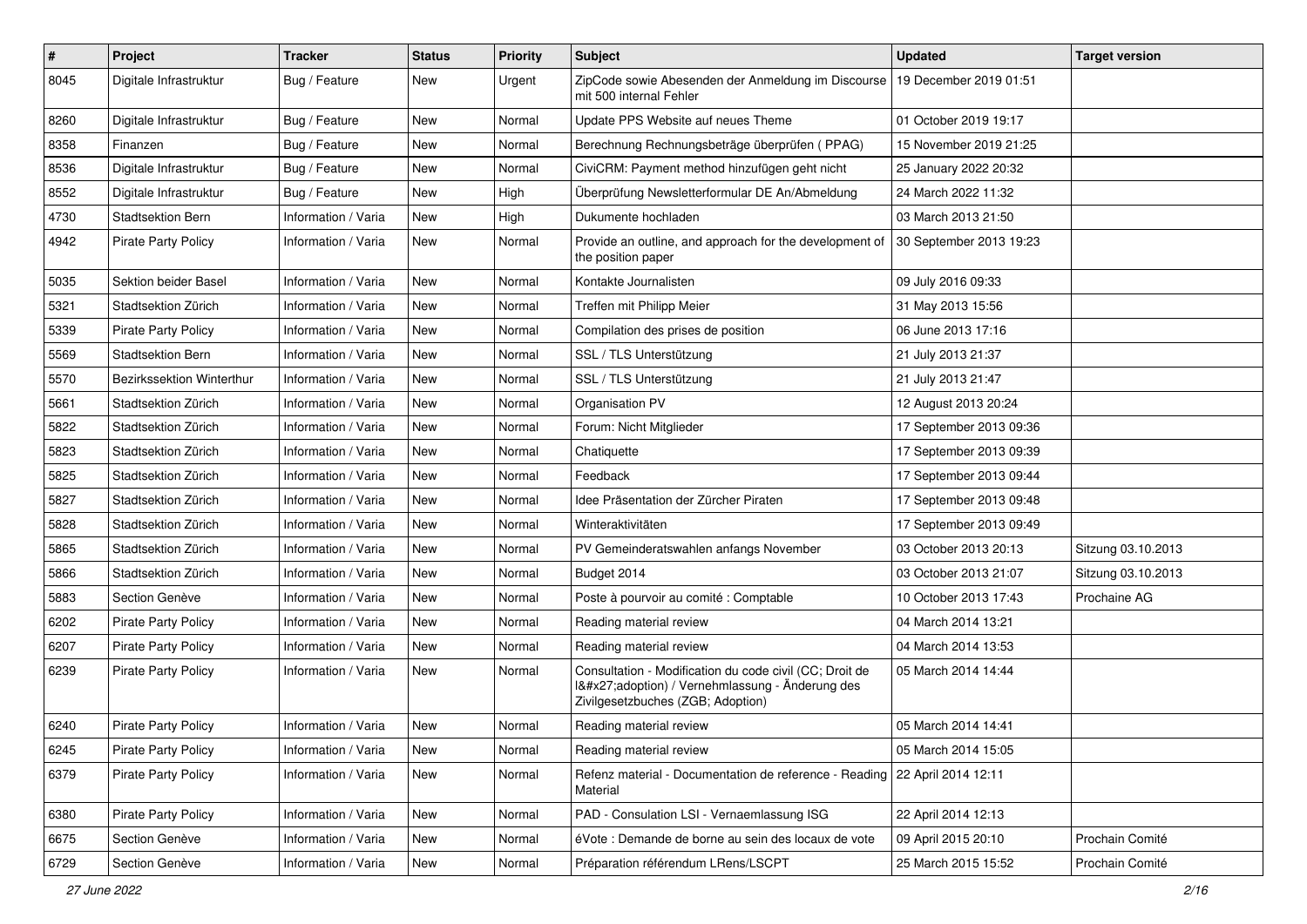| #    | Project                    | <b>Tracker</b>      | <b>Status</b> | <b>Priority</b> | Subject                                                                                | <b>Updated</b>          | <b>Target version</b>              |
|------|----------------------------|---------------------|---------------|-----------------|----------------------------------------------------------------------------------------|-------------------------|------------------------------------|
| 7304 | Sektion Zürich             | Information / Varia | New           | Normal          | Koordinations- & Kommunikationstool für Vorstand und<br>Aktive                         | 18 April 2019 11:03     | Vorstandsitzung 2019-1             |
| 7529 | <b>Section Vaud</b>        | Information / Varia | New           | Normal          | Pourquoi DMSF réduit toutes les images.                                                | 05 November 2016 00:11  |                                    |
| 7829 | <b>Section Vaud</b>        | Information / Varia | New           | Normal          | Revoir la nomenclature des "versions cibles"                                           | 19 March 2018 16:11     | Réunion comité 22.03.2018          |
| 8086 | Sektion Zürich             | Information / Varia | New           | Normal          | Werbemittel Nationalratswahlen                                                         | 16 May 2019 15:12       |                                    |
| 8095 | <b>Section Vaud</b>        | Information / Varia | <b>New</b>    | Normal          | Demande d'aide pour une récolte de fonds nationale                                     | 28 May 2019 06:12       |                                    |
| 8314 | <b>Section Vaud</b>        | Information / Varia | New           | Normal          | Initiative cantonale demandant la protection de l'intégrité<br>personnelle numérique   | 12 September 2019 15:14 | Réunion comité 2019-09-19          |
| 8315 | Section Vaud               | Information / Varia | New           | Normal          | Formation sur le fonctionnement parlementaire                                          | 12 September 2019 15:39 | Réunion comité 2019-09-19          |
| 8356 | Vorstand - Comité PPS      | Information / Varia | New           | Normal          | Überarbeitung Versammlungs- und<br>Abstimmungsreglement                                | 13 November 2019 20:36  | Vorstandssitzung 2019 11 11        |
| 8419 | Vorstand - Comité PPS      | Information / Varia | <b>New</b>    | Normal          | Sekretariat der PPS                                                                    | 29 October 2020 22:45   | Vorstandssitzung 2020 03 16        |
| 8426 | Vorstand - Comité PPS      | Information / Varia | <b>New</b>    | Urgent          | Ablösung Civi Crm als Mitgliederverwaltung                                             | 20 July 2020 20:22      | Vorstandssitzung vom<br>08.06.2020 |
| 8471 | Press and Public Relations | Information / Varia | <b>New</b>    | Normal          | Wiki Updates                                                                           | 28 March 2021 00:34     |                                    |
| 8558 | Vorstand - Comité PPS      | Information / Varia | New           | Normal          | Unterschriftenbogen für Initiative Service Citoyen                                     | 12 May 2022 12:22       |                                    |
| 7852 | Verwaltung                 | Creation            | New           | Normal          | Anleitung Members CiviCRM für Vorstände und PPVs<br>anpassen, ergänzen und übersetzen. | 12 December 2018 19:41  |                                    |
| 5068 | <b>Pirate Party Policy</b> | Task / Tâche        | <b>New</b>    | Normal          | Fehlende Position zu Whistleblowing                                                    | 21 November 2015 16:13  |                                    |
| 5104 | Sektion beider Basel       | Task / Tâche        | New           | Low             | Automatisierte Verfolgung der Tätigkeiten des Grossrats<br><b>Basel-Stadt</b>          | 23 April 2015 18:59     |                                    |
| 5217 | Bezirkssektion Winterthur  | Task / Tâche        | New           | Normal          | Pressemitteilung Stimmparolen                                                          | 12 May 2013 19:39       |                                    |
| 5227 | Bezirkssektion Winterthur  | Task / Tâche        | New           | Normal          | Gesamtkostenrechnung Neuhegi                                                           | 15 May 2013 20:53       | Parley 16 (6.6.2013)               |
| 5293 | Stadtsektion Zürich        | Task / Tâche        | New           | Normal          | Lokation nächste fliegende Stammtische festlegen und<br>kommunizieren                  | 27 May 2013 18:59       | Stammtisch 27.05.2013              |
| 5346 | Bezirkssektion Winterthur  | Task / Tâche        | New           | Normal          | Holidi                                                                                 | 08 June 2013 15:47      | Parley 17 (13.6.2013)              |
| 5347 | Bezirkssektion Winterthur  | Task / Tâche        | New           | Normal          | Unverschuldet abgewählt                                                                | 08 June 2013 15:45      | Parley 17 (13.6.2013)              |
| 5373 | Sektion beider Basel       | Task / Tâche        | New           | Normal          | Prozess für Spender erstellen/festhalten                                               | 12 February 2015 19:15  |                                    |
| 5664 | Stadtsektion Zürich        | Task / Tâche        | New           | Normal          | Forum Stadt-Zürich beantragen                                                          | 07 August 2013 21:17    |                                    |
| 5702 | Stadtsektion Zürich        | Task / Tâche        | New           | High            | Standaktionen koordinieren                                                             | 03 October 2013 20:56   | Sitzung 03.10.2013                 |
| 5787 | Bezirkssektion Winterthur  | Task / Tâche        | New           | Normal          | Sparen 14 durchsehen                                                                   | 04 September 2013 20:19 | Parley 19                          |
| 5829 | Stadtsektion Zürich        | Task / Tâche        | New           | Normal          | Who cares?                                                                             | 17 September 2013 09:50 |                                    |
| 5830 | Stadtsektion Zürich        | Task / Tâche        | New           | Normal          | PP Patente                                                                             | 17 September 2013 09:51 |                                    |
| 5831 | Stadtsektion Zürich        | Task / Tâche        | New           | Normal          | Festlegen Vorstand Sitzungen PP Züri                                                   | 17 September 2013 09:51 |                                    |
| 5832 | Stadtsektion Zürich        | Task / Tâche        | New           | Normal          | Meet the Pirates, Stammtisch Upgrade                                                   | 17 September 2013 10:06 |                                    |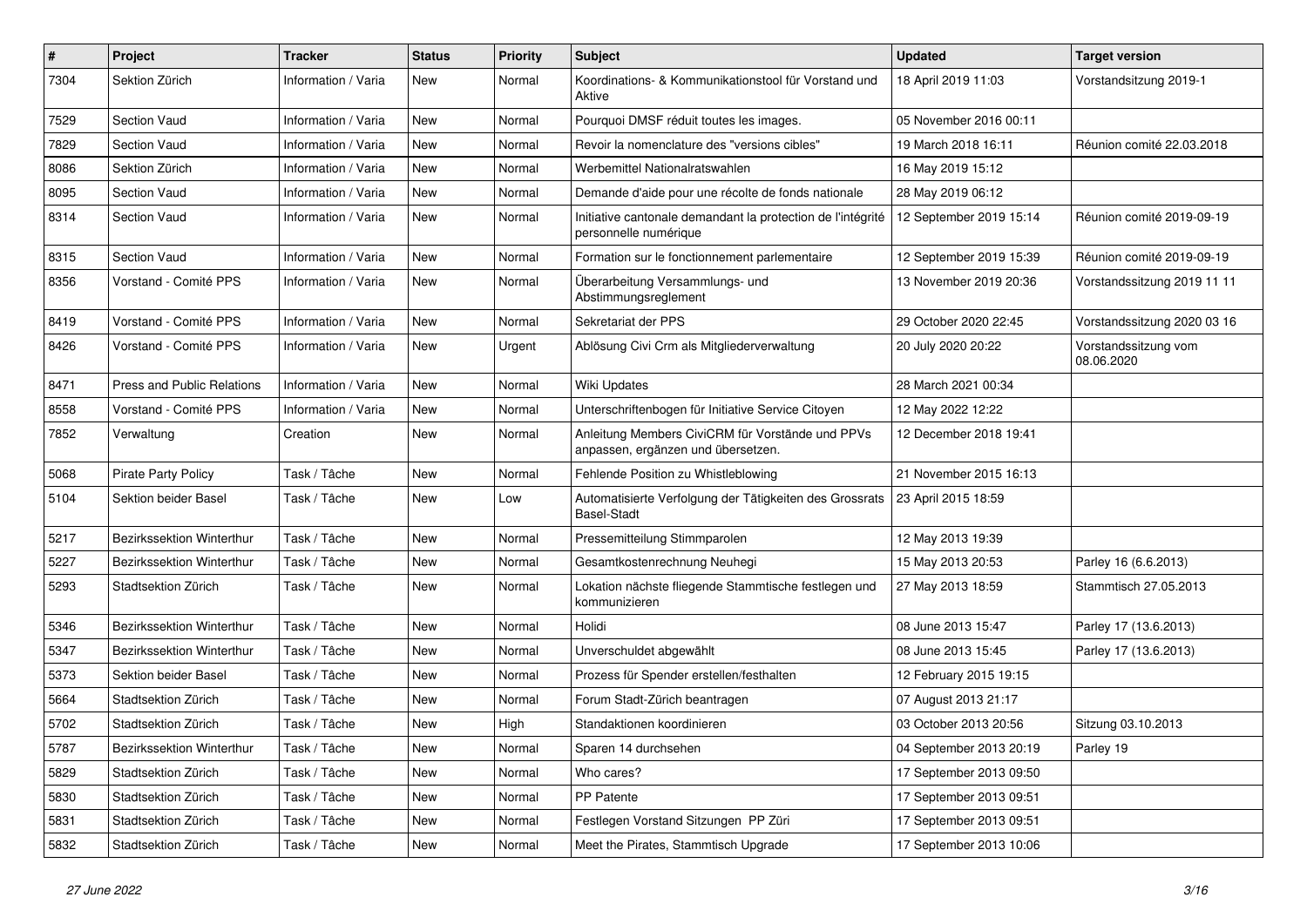| $\sharp$ | Project                              | <b>Tracker</b> | <b>Status</b> | <b>Priority</b> | Subject                                                                                                                                                    | <b>Updated</b>         | <b>Target version</b> |
|----------|--------------------------------------|----------------|---------------|-----------------|------------------------------------------------------------------------------------------------------------------------------------------------------------|------------------------|-----------------------|
| 5915     | Sektion Zürich                       | Task / Tâche   | New           | Normal          | Positionspapier «Laizismus»                                                                                                                                | 06 November 2014 18:48 |                       |
| 5999     | Bezirkssektion Winterthur            | Task / Tâche   | <b>New</b>    | Normal          | Datenschutz von Steuer- und Einwohnerdaten                                                                                                                 | 21 November 2013 20:52 |                       |
| 6015     | Stadtsektion Zürich                  | Task / Tâche   | New           | Normal          | Stellungsnahme zu Teilrevision BZO                                                                                                                         | 04 December 2013 11:14 |                       |
| 6120     | Sektion Wallis / section<br>valaisan | Task / Tâche   | New           | Normal          | Website Optimierung                                                                                                                                        | 20 August 2017 08:32   | GV2017                |
| 6201     | <b>Pirate Party Policy</b>           | Task / Tâche   | New           | Normal          | Consultation - Modification du Code des obligations<br>(Droit des raisons de commerce) / Vernehmlassung -<br>Änderung des Obligationenrechts (Firmenrecht) | 04 March 2014 13:21    |                       |
| 6205     | <b>Pirate Party Policy</b>           | Task / Tâche   | New           | Normal          | Development of the PPS report on the consultation                                                                                                          | 04 March 2014 13:32    |                       |
| 6209     | Pirate Party Policy                  | Task / Tâche   | <b>New</b>    | Normal          | PPS Program development                                                                                                                                    | 04 March 2014 14:17    |                       |
| 6210     | <b>Pirate Party Policy</b>           | Task / Tâche   | New           | Normal          | Development of the Area verbiage                                                                                                                           | 04 March 2014 14:34    |                       |
| 6211     | <b>Pirate Party Policy</b>           | Task / Tâche   | New           | Normal          | Development of the "Etat de droit" section                                                                                                                 | 04 March 2014 14:34    |                       |
| 6212     | <b>Pirate Party Policy</b>           | Task / Tâche   | <b>New</b>    | Normal          | Development of the "Security" section                                                                                                                      | 04 March 2014 14:33    |                       |
| 6213     | <b>Pirate Party Policy</b>           | Task / Tâche   | New           | Normal          | Development of the "Environment" section                                                                                                                   | 04 March 2014 14:28    |                       |
| 6214     | <b>Pirate Party Policy</b>           | Task / Tâche   | New           | Normal          | Development of the "Patrimoine Commun" section of<br>PPS Program                                                                                           | 04 March 2014 14:33    |                       |
| 6215     | <b>Pirate Party Policy</b>           | Task / Tâche   | New           | Normal          | Development of the "Economy" section                                                                                                                       | 04 March 2014 14:36    |                       |
| 6216     | <b>Pirate Party Policy</b>           | Task / Tâche   | New           | Normal          | Translation of all missing elements of the PPS program<br>draft                                                                                            | 04 March 2014 14:39    |                       |
| 6217     | <b>Pirate Party Policy</b>           | Task / Tâche   | New           | Normal          | XML Formatting for bootstrap integration                                                                                                                   | 04 March 2014 14:38    |                       |
| 6218     | <b>Pirate Party Policy</b>           | Task / Tâche   | New           | Normal          | Position guideline development                                                                                                                             | 04 March 2014 14:49    |                       |
| 6219     | <b>Pirate Party Policy</b>           | Task / Tâche   | New           | Normal          | Position guideline development planning                                                                                                                    | 04 March 2014 14:49    |                       |
| 6223     | <b>Pirate Party Policy</b>           | Task / Tâche   | New           | Normal          | traduction                                                                                                                                                 | 04 March 2014 15:19    |                       |
| 6224     | <b>Pirate Party Policy</b>           | Task / Tâche   | New           | Normal          | Publication - Diffusion aux sections                                                                                                                       | 04 March 2014 15:19    |                       |
| 6241     | <b>Pirate Party Policy</b>           | Task / Tâche   | New           | Normal          | Development of the PPS report on the consultation                                                                                                          | 05 March 2014 14:44    |                       |
| 6242     | <b>Pirate Party Policy</b>           | Task / Tâche   | New           | Normal          | Rédaction du rapport et de la lettre d'accompagnement                                                                                                      | 05 March 2014 14:57    |                       |
| 6243     | <b>Pirate Party Policy</b>           | Task / Tâche   | New           | Normal          | Communication - press release - communication interne<br>-> via pages de sections, twitter & facebook                                                      | 05 March 2014 14:55    |                       |
| 6246     | <b>Pirate Party Policy</b>           | Task / Tâche   | New           | Normal          | Development of the PPS report on the consultation                                                                                                          | 05 March 2014 15:13    |                       |
| 6247     | <b>Pirate Party Policy</b>           | Task / Tâche   | New           | Normal          | Rédaction du rapport et de la lettre d'accompagnement                                                                                                      | 05 March 2014 15:15    |                       |
| 6248     | <b>Pirate Party Policy</b>           | Task / Tâche   | New           | Normal          | Communication - press release - communication interne<br>-> via pages de sections, twitter & facebook                                                      | 05 March 2014 15:16    |                       |
| 6254     | <b>Pirate Party Policy</b>           | Task / Tâche   | New           | Normal          | Positionspapier Suchtpolitik updaten                                                                                                                       | 21 November 2015 16:12 |                       |
| 6255     | <b>Pirate Party Policy</b>           | Task / Tâche   | New           | Normal          | Positionspapier Rechtsstaat updaten                                                                                                                        | 21 November 2015 16:11 |                       |
| 6378     | <b>Pirate Party Policy</b>           | Task / Tâche   | New           | Normal          | Vernehmlassung: Informationssicherheitsgesetz                                                                                                              | 22 April 2014 12:11    |                       |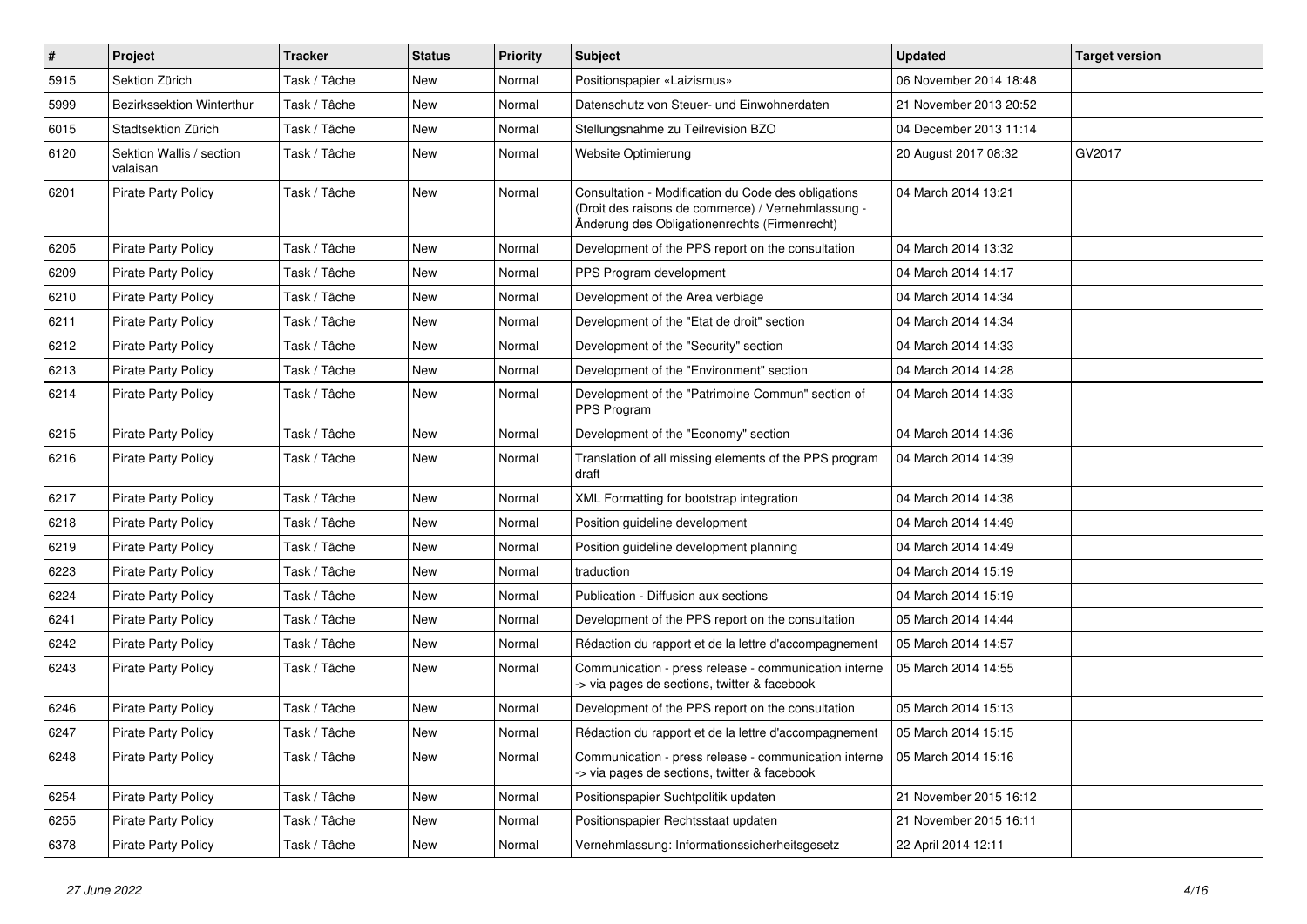| $\vert$ # | Project                              | <b>Tracker</b> | <b>Status</b> | <b>Priority</b> | <b>Subject</b>                                                            | Updated                 | <b>Target version</b>                  |
|-----------|--------------------------------------|----------------|---------------|-----------------|---------------------------------------------------------------------------|-------------------------|----------------------------------------|
| 6389      | Sektion Bern                         | Task / Tâche   | New           | High            | Datenschutz Problem BE Gemeinden                                          | 28 April 2014 22:11     |                                        |
| 6438      | Sektion Bern                         | Task / Tâche   | New           | High            | Probleme bei elektronischer Zählung der Stimmzettel in<br>der Stadt Bern  | 28 May 2014 10:18       |                                        |
| 6487      | Sektion Wallis / section<br>valaisan | Task / Tâche   | New           | Normal          | Sektionsdateien Lagerung                                                  | 20 August 2017 08:55    | GV2017                                 |
| 6778      | Sektion Zürich                       | Task / Tâche   | New           | Normal          | Wahlkampf-Wissen im Wiki festhalten                                       | 22 April 2015 18:29     | Vorstandssitzung 2015-04-22            |
| 6850      | Sektion Zürich                       | Task / Tâche   | New           | Normal          | Fundraising                                                               | 27 August 2015 18:40    | Vorstandssitzung 2015-08-27            |
| 6854      | Sektion Zürich                       | Task / Tâche   | New           | Normal          | Website                                                                   | 07 April 2019 07:36     | Vorstandsitzung 2019-1                 |
| 7001      | Sektion beider Basel                 | Task / Tâche   | New           | Normal          | Online Infos/Struktur aktualisieren und überarbeiten                      | 28 November 2015 10:44  |                                        |
| 7199      | <b>Section Vaud</b>                  | Task / Tâche   | New           | Normal          | Mise en place de la pétition evoting                                      | 11 March 2016 16:46     |                                        |
| 7321      | Sektion Zürich                       | Task / Tâche   | New           | Normal          | Auswertung Mitgliederversand                                              | 11 October 2016 17:11   |                                        |
| 7363      | <b>Section Vaud</b>                  | Task / Tâche   | New           | Normal          | Modifications des statuts pour la banque                                  | 25 June 2016 16:55      | Réunion du comité - 2 juillet<br>2016  |
| 7381      | Section Vaud                         | Task / Tâche   | <b>New</b>    | Normal          | Mise en place d'un outil de sondage                                       | 09 July 2016 09:42      | Réunion de comité - 14 juillet<br>2016 |
| 7465      | <b>Section Vaud</b>                  | Task / Tâche   | <b>New</b>    | Normal          | Newsletter septembre                                                      | 25 August 2016 08:00    |                                        |
| 7491      | Section Vaud                         | Task / Tâche   | <b>New</b>    | Normal          | Comité de campagne élections cantonales 2017                              | 22 September 2016 21:53 | Réunion de Comité - 6.10.2016          |
| 7497      | <b>Section Vaud</b>                  | Task / Tâche   | New           | Normal          | Mise à jour du calendrier du site web                                     | 04 October 2016 17:42   | Réunion de Comité - 6.10.2016          |
| 7498      | <b>Section Vaud</b>                  | Task / Tâche   | New           | Normal          | Mise au propre du programme vaudois                                       | 04 October 2016 17:45   | Réunion de Comité - 6.10.2016          |
| 7499      | <b>Section Vaud</b>                  | Task / Tâche   | New           | Normal          | Mise à jour logiciel du site web                                          | 04 October 2016 17:50   | Réunion de Comité - 6.10.2016          |
| 7500      | <b>Section Vaud</b>                  | Task / Tâche   | New           | Normal          | Création d'un programme de communication vaudois                          | 04 October 2016 17:54   | Réunion de Comité - 6.10.2016          |
| 7505      | <b>Section Vaud</b>                  | Task / Tâche   | New           | Normal          | Recherche de la salle pour le 8 décembre                                  | 06 October 2016 22:17   | Réunion de Comité - 20.10.2016         |
| 7516      | Sektion Zürich                       | Task / Tâche   | New           | Normal          | Kalender abonnieren auf Website fixen                                     | 02 April 2019 18:11     | Vorstandsitzung 2019-1                 |
| 7521      | <b>Section Vaud</b>                  | Task / Tâche   | New           | Normal          | Création d'une newsletter et appel à la candidature<br>Election cantonale | 22 October 2016 13:37   | Réunion de Comité - 20.10.2016         |
| 7522      | Section Vaud                         | Task / Tâche   | New           | Normal          | Les modalités éléctorales 2017                                            | 22 October 2016 13:43   | Réunion de Comité - 20.10.2016         |
| 7657      | Finanzen                             | Task / Tâche   | New           | Urgent          | <b>BTC Zahlungen</b>                                                      | 12 April 2017 22:16     |                                        |
| 7739      | Sektion Wallis / section<br>valaisan | Task / Tâche   | <b>New</b>    | Normal          | GV2017                                                                    | 20 August 2017 09:00    | GV2017                                 |
| 7801      | Section Vaud                         | Task / Tâche   | New           | Normal          | Election de vérificateurs de comptes                                      | 08 February 2018 18:58  |                                        |
| 7828      | <b>Section Vaud</b>                  | Task / Tâche   | <b>New</b>    | Normal          | Communication sur le 14 avril                                             | 05 April 2018 16:42     | Réunion comité 05.04.2018              |
| 7862      | <b>Section Vaud</b>                  | Task / Tâche   | New           | Normal          | Mise à jour de la page wiki des PV                                        | 14 April 2018 09:21     | Réunion comité 19.04.2018              |
| 7863      | <b>Section Vaud</b>                  | Task / Tâche   | New           | Normal          | <b>Compte Twitter PPVD</b>                                                | 14 April 2018 09:24     | Réunion comité 19.04.2018              |
| 7906      | <b>Section Vaud</b>                  | Task / Tâche   | New           | Normal          | Organisation et planification de la 2ème AGE 2018                         | 14 June 2018 14:55      | Réunion comité 14.06.2018              |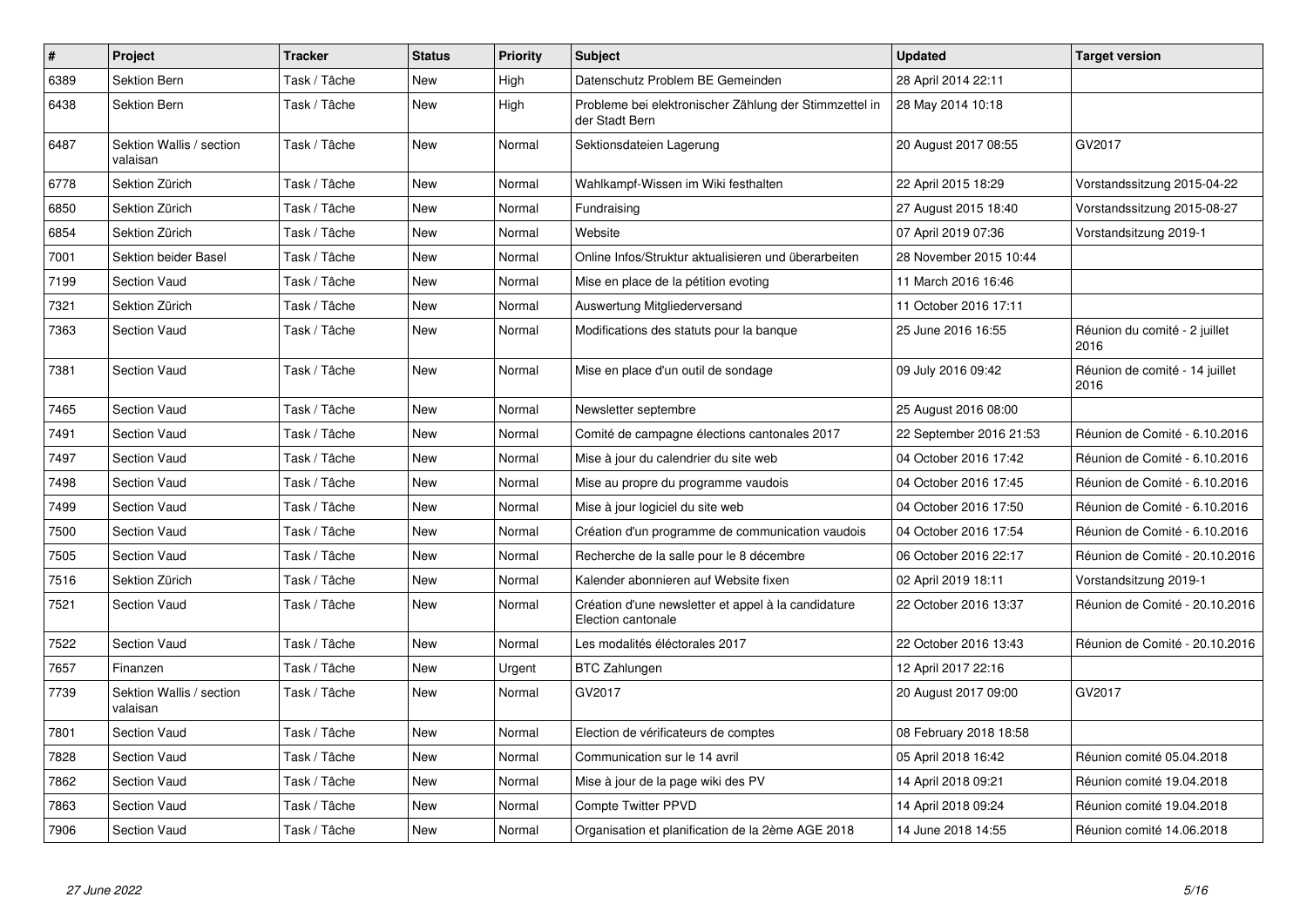| $\sharp$ | Project                           | <b>Tracker</b> | <b>Status</b> | <b>Priority</b> | <b>Subject</b>                                                                                                                             | <b>Updated</b>          | <b>Target version</b>       |
|----------|-----------------------------------|----------------|---------------|-----------------|--------------------------------------------------------------------------------------------------------------------------------------------|-------------------------|-----------------------------|
| 7975     | <b>Pirate Party Policy</b>        | Task / Tâche   | <b>New</b>    | Normal          | Änderung des Betäubungsmittelgesetzes und<br>Verordnung über Pilotversuche nach dem<br>Betäubungsmittelgesetz (Pilotversuche mit Cannabis) | 04 March 2019 14:49     |                             |
| 7986     | Grafik und Design                 | Task / Tâche   | New           | Normal          | Datenv von Grafik/Design auf einer Instanz der PPS<br>hosten                                                                               | 22 January 2019 12:54   |                             |
| 7997     | Verwaltung                        | Task / Tâche   | New           | Normal          | Online Anmeldung Mitglied                                                                                                                  | 01 October 2020 23:12   |                             |
| 7998     | <b>Press and Public Relations</b> | Task / Tâche   | <b>New</b>    | Normal          | Presseverteiler im PressCRM aktualisieren sowie<br>ergänzen                                                                                | 01 December 2018 13:05  |                             |
| 7999     | Verwaltung                        | Task / Tâche   | New           | Normal          | Neuer Willkommens-Text nach Aufnahme als Mitglied                                                                                          | 01 October 2020 23:09   |                             |
| 8000     | Finanzen                          | Task / Tâche   | New           | Normal          | Mitgliederbeiträge der Sektionen                                                                                                           | 01 December 2018 16:34  |                             |
| 8001     | Finanzen                          | Task / Tâche   | <b>New</b>    | Normal          | Fehlende Finanzdaten / Jahre auf der Homepage mit<br>entsprechenden Forumalren ergänzen                                                    | 01 December 2018 17:35  |                             |
| 8059     | Sektion Zürich                    | Task / Tâche   | <b>New</b>    | Normal          | Wahlprogramm 2019                                                                                                                          | 14 May 2019 15:33       | Vorstandsitzung 2019-1      |
| 8060     | Sektion Zürich                    | Task / Tâche   | <b>New</b>    | High            | Mitglieder und andere potenzielle Kandidaten<br>durchtelefonieren                                                                          | 03 April 2019 15:17     | Vorstandsitzung 2019-1      |
| 8061     | Sektion Zürich                    | Task / Tâche   | <b>New</b>    | Normal          | Kontovollmachten geregelt kriegen                                                                                                          | 02 April 2019 18:15     | Vorstandsitzung 2019-1      |
| 8063     | Sektion Zürich                    | Task / Tâche   | <b>New</b>    | Normal          | Vorbereitungen Aufstellungsversammlung                                                                                                     | 18 April 2019 17:41     | Vorstandsitzung 2019-1      |
| 8077     | Sektion Zürich                    | Task / Tâche   | <b>New</b>    | Normal          | Mitglieder-Postversand                                                                                                                     | 03 May 2019 09:01       |                             |
| 8078     | Sektion Zürich                    | Task / Tâche   | New           | Normal          | Überblick über Dorf-, Quartier-, Regionalzeitungen                                                                                         | 04 May 2019 19:52       |                             |
| 8079     | Sektion Zürich                    | Task / Tâche   | New           | Normal          | Fotograf buchen                                                                                                                            | 04 May 2019 19:52       |                             |
| 8082     | Digitale Infrastruktur            | Task / Tâche   | New           | High            | Accès Discourse                                                                                                                            | 19 December 2019 01:50  |                             |
| 8117     | Vorstand - Comité PPS             | Task / Tâche   | <b>New</b>    | Normal          | Procédure de communication entre les membres du<br>comité du PPS // Kommunikationsverfahren zwischen<br>den Mitgliedern des PPS-Vorstand   | 14 October 2019 19:26   | Vorstandssitzung 2019 06 24 |
| 8160     | Section Vaud                      | Task / Tâche   | <b>New</b>    | Normal          | Région de Nyon et Twitter                                                                                                                  | 13 June 2019 17:05      | Réunion comité 2019-06-13   |
| 8195     | Vorstand - Comité PPS             | Task / Tâche   | <b>New</b>    | Normal          | Bestimmung von Dossier- und Themenverantwortlichen<br>/ Désignation des responsables de dossiers et de sujets                              | 08 July 2019 08:37      | Vorstandssitzung 2019 07 08 |
| 8218     | <b>Section Vaud</b>               | Task / Tâche   | <b>New</b>    | High            | Lettre de remerciement à M. Burgerer pour son don                                                                                          | 20 August 2019 14:56    | Réunion comité 2019-09-05   |
| 8219     | Section Vaud                      | Task / Tâche   | <b>New</b>    | High            | Rédaction de la lettre                                                                                                                     | 20 August 2019 14:56    | Réunion comité 2019-08-22   |
| 8220     | Section Vaud                      | Task / Tâche   | New           | High            | Recherche d'un petit cadeau de remerciement                                                                                                | 20 August 2019 14:57    | Réunion comité 2019-09-05   |
| 8237     | <b>Section Vaud</b>               | Task / Tâche   | New           | High            | La campagne électorale du PPVD sur les réseaux<br>sociaux privés et libres                                                                 | 12 September 2019 15:03 | Réunion comité 2019-09-05   |
| 8238     | Digitale Infrastruktur            | Task / Tâche   | <b>New</b>    | Normal          | Verify and document backup solution                                                                                                        | 15 December 2019 12:11  |                             |
| 8248     | Finanzen                          | Task / Tâche   | New           | Normal          | Budget 2020                                                                                                                                | 19 August 2019 18:25    |                             |
| 8252     | Section Vaud                      | Task / Tâche   | <b>New</b>    | Normal          | Création d'un compte LinkedIn pour le PPVD                                                                                                 | 21 August 2019 14:47    | Réunion comité 2019-08-22   |
| 8253     | Section Vaud                      | Task / Tâche   | <b>New</b>    | Normal          | Plate-forme EF19 vidéo de la rts                                                                                                           | 21 August 2019 14:43    | Réunion comité 2019-08-22   |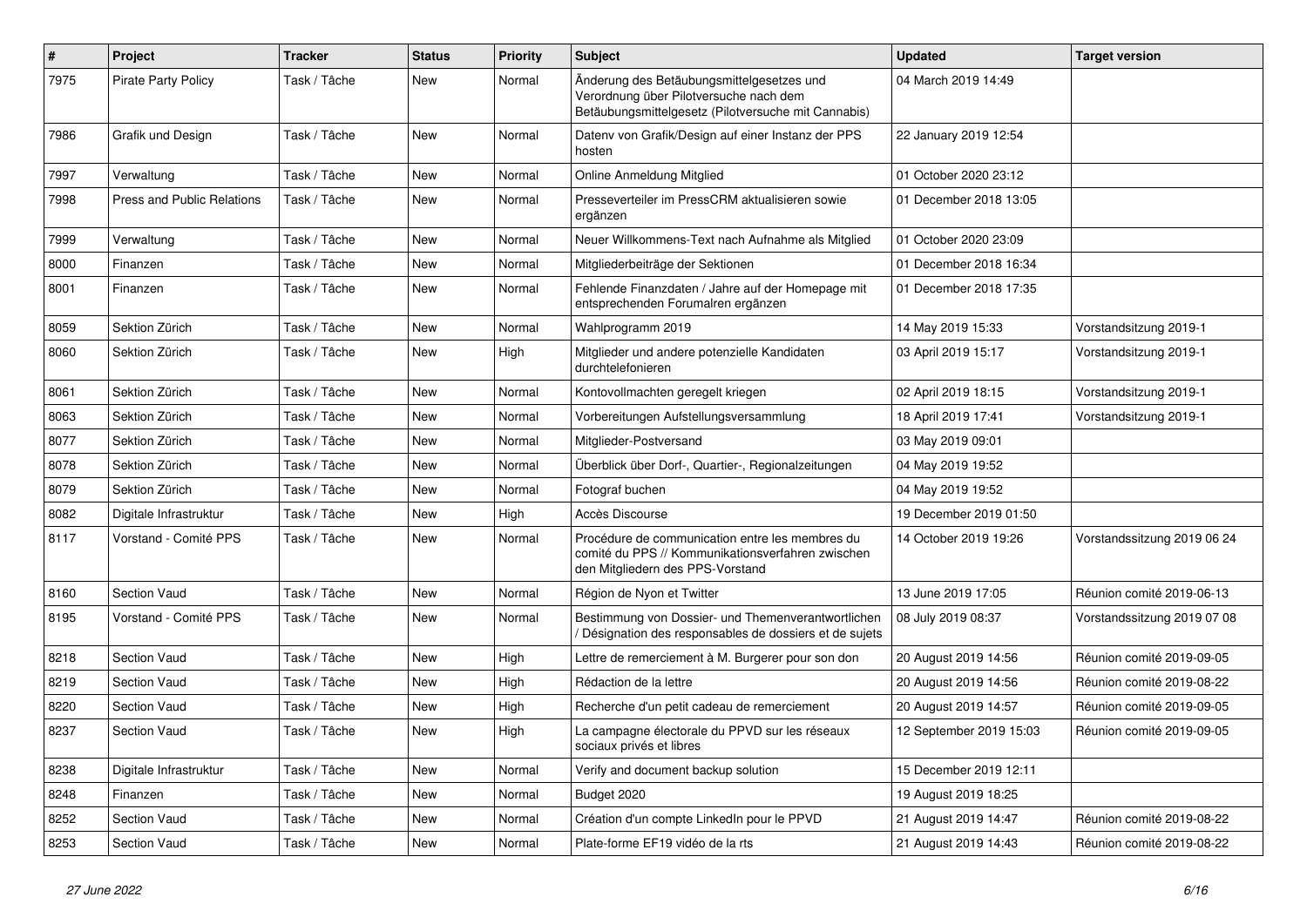| $\pmb{\#}$ | Project                                   | <b>Tracker</b> | <b>Status</b> | <b>Priority</b> | <b>Subject</b>                                                                                                                                                                              | <b>Updated</b>          | <b>Target version</b>     |
|------------|-------------------------------------------|----------------|---------------|-----------------|---------------------------------------------------------------------------------------------------------------------------------------------------------------------------------------------|-------------------------|---------------------------|
| 8254       | <b>Section Vaud</b>                       | Task / Tâche   | New           | High            | Affichage sur les communes EF19                                                                                                                                                             | 21 August 2019 14:51    | Réunion comité 2019-08-22 |
| 8255       | Vorstand - Comité PPS                     | Task / Tâche   | <b>New</b>    | Normal          | Überarbeitung des Piraten Quiz                                                                                                                                                              | 21 August 2019 20:50    |                           |
| 8327       | <b>Section Vaud</b>                       | Task / Tâche   | New           | Normal          | Transmission de matériel de notre parti pour les<br>élections fédérales à la BNS                                                                                                            | 26 September 2019 19:27 | Réunion comité 2019-10-31 |
| 8334       | Vorstand - Comité PPS                     | Task / Tâche   | New           | Normal          | Übersetzung Positionspapiere                                                                                                                                                                | 30 September 2019 20:29 |                           |
| 8337       | Vorstand - Comité PPS                     | Task / Tâche   | New           | Normal          | Änderung Begrüssung Neu Mitglieder                                                                                                                                                          | 24 October 2019 07:05   |                           |
| 8354       | Vorstand - Comité PPS                     | Task / Tâche   | <b>New</b>    | Normal          | Also for Italian/Tessin                                                                                                                                                                     | 29 October 2019 10:57   |                           |
| 8381       | Vorstand - Comité PPS                     | Task / Tâche   | New           | Normal          | Notiz/Eintrag von Berechtigungen für Mitgleider im<br>Members                                                                                                                               | 08 December 2019 10:30  | PPS Meeting 09.12.2019    |
| 8385       | Vorstand - Comité PPS                     | Task / Tâche   | <b>New</b>    | Normal          | Strategie oder Massnahmenplan für Mitgliederwerbung                                                                                                                                         | 09 December 2019 20:33  | PPS Meeting 09.12.2019    |
| 8421       | Sektion beider Basel                      | Task / Tâche   | New           | Normal          | Aktuelle Vernehmlassungen                                                                                                                                                                   | 02 October 2020 00:09   |                           |
| 8519       | AG Vernehmlassungen                       | Task / Tâche   | <b>New</b>    | Normal          | Vernehmlassung 2021/80 Bundesgesetz über die<br>Bearbeitung von Flugpassagierdaten zur Bekämpfung<br>von terroristischen und anderen schweren Straftaten<br>(Flugpassagierdatengesetz, FPG) | 10 February 2022 06:24  |                           |
| 8542       | AG Vernehmlassungen                       | Task / Tâche   | New           | Normal          | Vernehmlassung 2022/6 Bundesbeschluss zur<br>nationalen Umsetzung des OECD/G-20 Projekts zur<br>Besteuerung der digitalen Wirtschaft (SR 101)                                               | 13 April 2022 06:34     |                           |
| 8547       | Vorstand - Comité PPS                     | Task / Tâche   | New           | Normal          | Budget für die NR Wahlen                                                                                                                                                                    | 15 March 2022 21:14     |                           |
| 8554       | AG Vernehmlassungen                       | Task / Tâche   | <b>New</b>    | High            | Vernehmlassung Teilrevision der GwV-FINMA                                                                                                                                                   | 04 April 2022 19:11     |                           |
| 8555       | AG Vernehmlassungen                       | Task / Tâche   | New           | Normal          | Vernehmlassung 2022/19 Bundesgesetz über die<br>elektronische Identität und die Vertrauensinfrastruktur<br>(E-ID-Gesetz, BGEID)                                                             | 04 April 2022 17:29     |                           |
| 8556       | AG Vernehmlassungen                       | Task / Tâche   | <b>New</b>    | Normal          | Vernehmlassung 2021/80 Bundesgesetz über die<br>Bearbeitung von Flugpassagierdaten zur Bekämpfung<br>von terroristischen und anderen schweren Straftaten<br>(Flugpassagierdatengesetz, FPG) | 04 April 2022 17:30     |                           |
| 5512       | Sektion Wallis / section<br>valaisan      | Motion         | <b>New</b>    | Normal          | CryptoParty                                                                                                                                                                                 | 06 April 2014 23:43     | 20140414 Mumblemeeting    |
| 5634       | <b>Pirate Party Policy</b>                | Motion         | New           | Normal          | Weiterentwicklung Rechtsstaatpapier                                                                                                                                                         | 31 July 2013 17:10      |                           |
| 5715       | <b>Bezirkssektion Winterthur</b>          | Motion         | New           | Normal          | Unterstützung Verein FamilienStärken                                                                                                                                                        | 19 August 2013 16:38    | Parley 19                 |
| 5867       | Stadtsektion Zürich                       | Motion         | New           | Normal          | Gemeinderatswahl Listen gestalten                                                                                                                                                           | 03 October 2013 21:18   | PV2013 2                  |
| 5868       | Stadtsektion Zürich                       | Motion         | New           | Normal          | Mitgliederbeitrag 2014 festlegen                                                                                                                                                            | 31 October 2013 21:33   | PV2013_2                  |
| 5869       | Stadtsektion Zürich                       | Motion         | New           | Normal          | Prov. Budget 2014                                                                                                                                                                           | 03 October 2013 21:41   | PV2013 2                  |
| 5914       | Stadtsektion Zürich                       | Motion         | New           | Normal          | Hilferuf von Mitglied -> Wahlkampfthema                                                                                                                                                     | 13 November 2013 21:08  |                           |
| 6455       | Sektion St. Gallen und beide<br>Appenzell | Motion         | New           | Normal          | Strategie: Stadt zuerst stärken?                                                                                                                                                            | 30 July 2014 15:29      | Vorstand 2014-07-30       |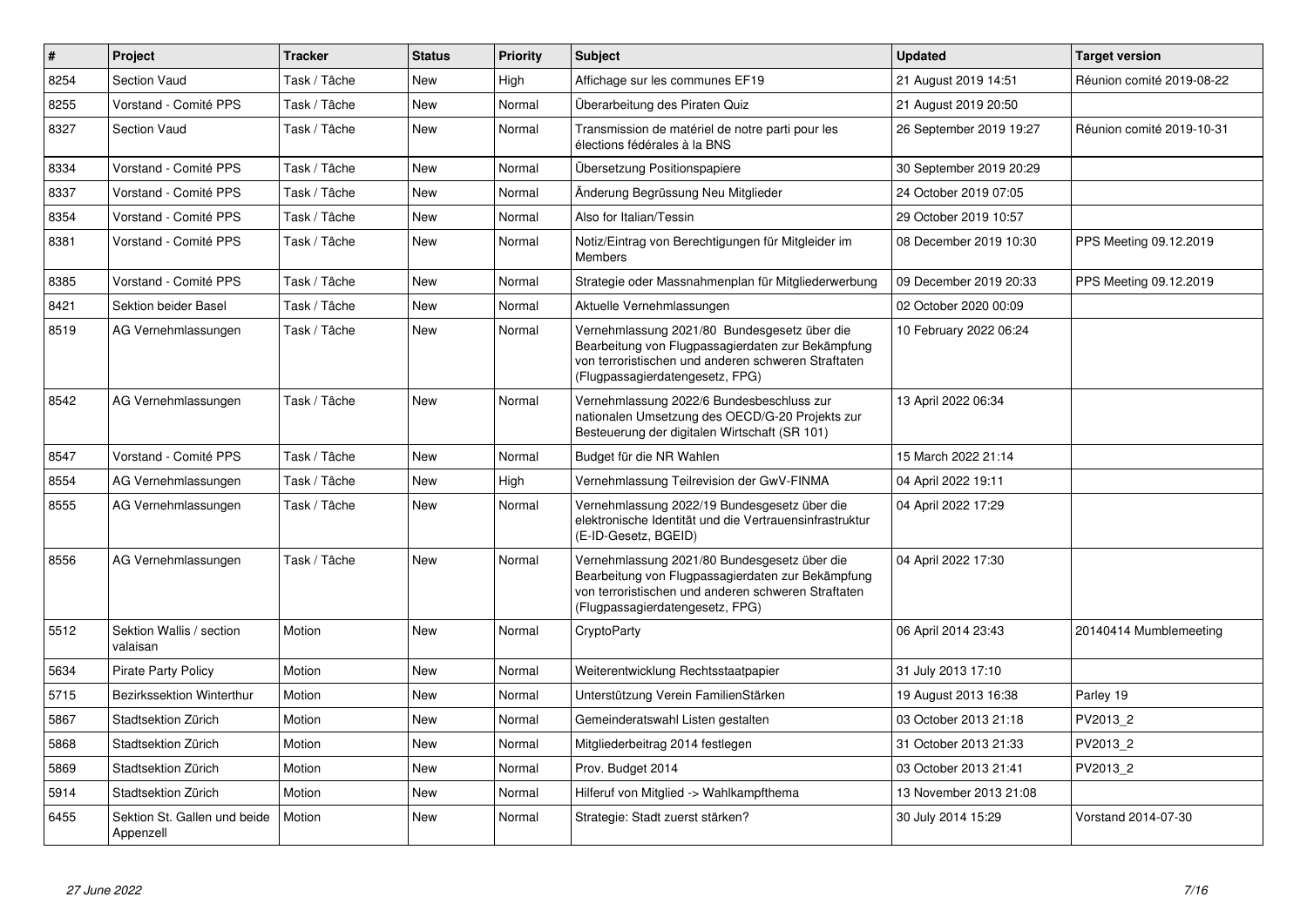| $\pmb{\#}$ | Project                                   | <b>Tracker</b>             | <b>Status</b> | <b>Priority</b> | Subject                                                                                                                              | <b>Updated</b>         | <b>Target version</b>                                         |
|------------|-------------------------------------------|----------------------------|---------------|-----------------|--------------------------------------------------------------------------------------------------------------------------------------|------------------------|---------------------------------------------------------------|
| 6517       | Sektion Wallis / section<br>valaisan      | Motion                     | <b>New</b>    | Normal          | Cours de sensibilisation et de protections des données<br>informatiques aux élus du Grand Conseil                                    | 20 August 2017 08:48   | Existierende/Funktionierende<br>Datenschutz- und GIDA Behörde |
| 6773       | Sektion Zürich                            | Motion                     | New           | Normal          | Konstituierung: Aufgabenverteilung im Vorstand                                                                                       | 03 April 2019 16:02    | Vorstandsitzung 2019-1                                        |
| 6783       | Bezirkssektion Winterthur                 | Motion                     | <b>New</b>    | Normal          | Bearbeitung von info@ Mails                                                                                                          | 17 April 2015 07:52    | 20150423 Stammtisch                                           |
| 7364       | Section Genève                            | Motion                     | <b>New</b>    | Normal          | Prise de position pour les votations fédérales du 25<br>septembre 2016                                                               | 27 June 2016 10:00     |                                                               |
| 7365       | Section Genève                            | Motion                     | <b>New</b>    | Normal          | Prise de position pour les votations cantonales du 25<br>septembre 2016                                                              | 27 June 2016 10:01     |                                                               |
| 8347       | Digitale Infrastruktur                    | Motion                     | New           | Normal          | Roadmap AG DI                                                                                                                        | 09 May 2020 20:12      |                                                               |
| 8364       | Digitale Infrastruktur                    | Motion                     | <b>New</b>    | Normal          | Aufräumen Redmine + OTRS Zugriffe/ Zuständigkeiten                                                                                   | 10 February 2022 15:58 |                                                               |
| 8557       | Digitale Infrastruktur                    | Motion                     | New           | Low             | Twitter Mastodon sync service                                                                                                        | 05 April 2022 17:54    |                                                               |
| 6324       | Sektion St. Gallen und beide<br>Appenzell | Todo / A Faire             | New           | Normal          | Steuererklärung 2013                                                                                                                 | 30 July 2014 15:35     | Vorstand 2014-07-30                                           |
| 6351       | Sektion St. Gallen und beide<br>Appenzell | Todo / A Faire             | <b>New</b>    | Normal          | Widerspruch Cablecom                                                                                                                 | 05 April 2014 18:37    |                                                               |
| 6408       | Sektion St. Gallen und beide<br>Appenzell | Todo / A Faire             | New           | Normal          | Flaschenpost ausserordentliche PV                                                                                                    | 30 July 2014 15:34     |                                                               |
| 6410       | Sektion St. Gallen und beide<br>Appenzell | Todo / A Faire             | <b>New</b>    | Normal          | Mailinglisten                                                                                                                        | 10 June 2014 19:28     | Vorstand 2014-06-101                                          |
| 6411       | Sektion St. Gallen und beide<br>Appenzell | Todo / A Faire             | <b>New</b>    | Normal          | Postadresse zu mir                                                                                                                   | 30 July 2014 15:32     | Vorstand 2014-07-30                                           |
| 6412       | Sektion St. Gallen und beide<br>Appenzell | Todo / A Faire             | <b>New</b>    | Normal          | Mumblerechte                                                                                                                         | 10 June 2014 18:53     | Vorstand next                                                 |
| 6413       | Sektion St. Gallen und beide<br>Appenzell | Todo / A Faire             | <b>New</b>    | Normal          | Adhocracy testen und ggf. implementieren                                                                                             | 30 July 2014 15:30     | Vorstand next                                                 |
| 6454       | Sektion St. Gallen und beide<br>Appenzell | Todo / A Faire             | <b>New</b>    | Normal          | Überwacht die Überwacher                                                                                                             | 30 July 2014 15:31     | Vorstand 2014-07-30                                           |
| 6456       | Sektion St. Gallen und beide<br>Appenzell | Todo / A Faire             | New           | Normal          | Bitcoin für Sektionsspenden                                                                                                          | 10 June 2014 19:55     |                                                               |
| 7196       | Section Vaud                              | Beschluss / Décision       | New           | Normal          | Convocation d'une assemblée générale extraordinnaire                                                                                 | 11 March 2016 14:04    | Réunion de comité - 28 avril<br>2016                          |
| 7908       | <b>Section Vaud</b>                       | Beschluss / Décision       | <b>New</b>    | Normal          | Qui est Parti Pirate Romandie et comment le construire                                                                               | 14 June 2018 15:07     |                                                               |
| 7921       | Section Vaud                              | Beschluss / Décision   New |               | High            | Votation 13.09.2018: Pour la promotion des voies<br>cyclables et des chemins et sentiers pédestres.                                  | 04 July 2018 11:30     |                                                               |
| 7922       | Section Vaud                              | Beschluss / Décision       | New           | High            | Objet de votation 13.09.2018: Pour des denrées<br>alimentaires saines et produites dans des conditions<br>équitables et écologiques. | 04 July 2018 11:28     |                                                               |
| 7923       | Section Vaud                              | Beschluss / Décision       | New           | High            | Objet de votation 13.09.2018: Pour la souveraineté<br>alimentaire. L'agriculture nous concerne toutes et tous.                       | 28 November 2018 22:39 |                                                               |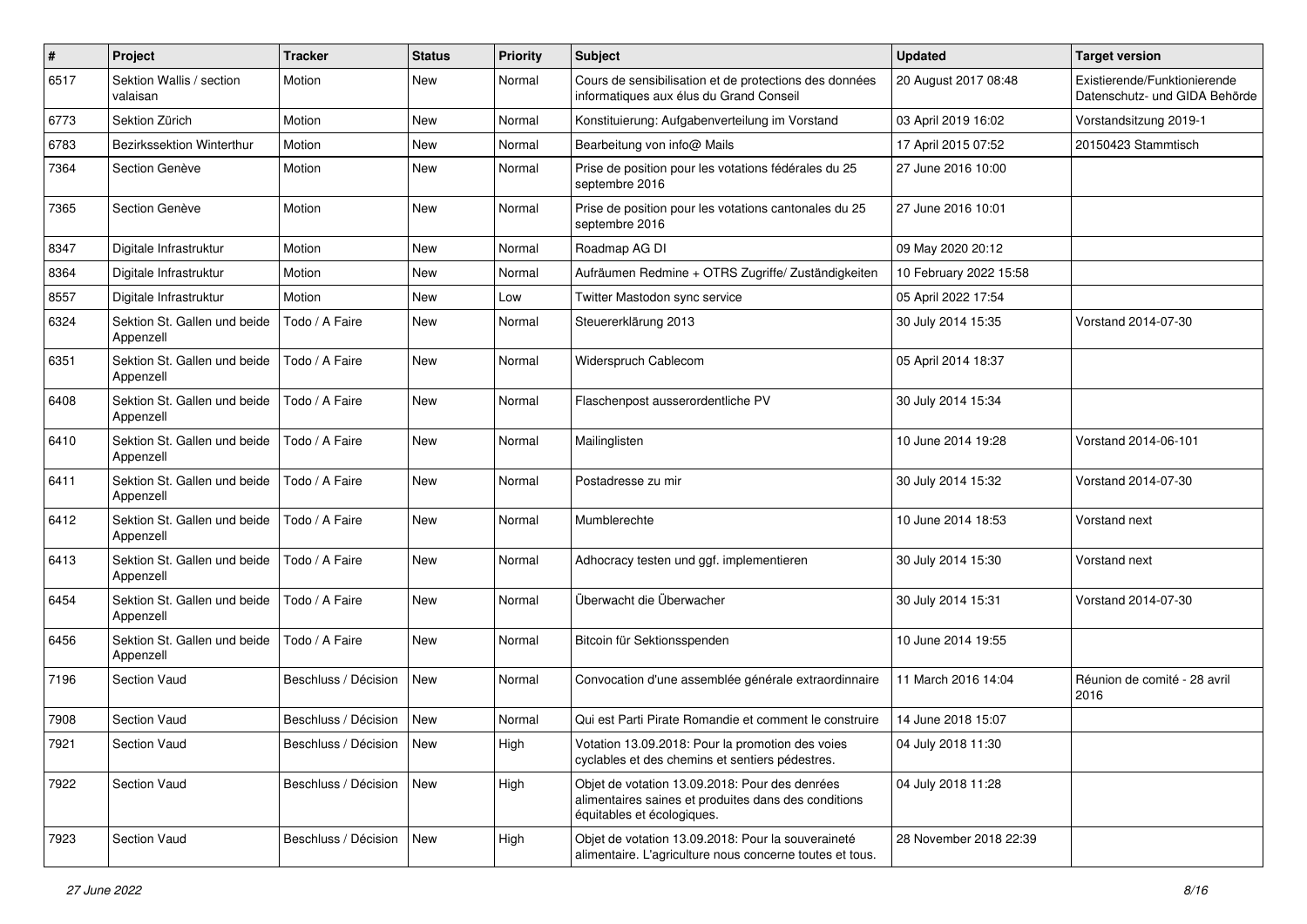| $\pmb{\#}$ | Project                                   | <b>Tracker</b>       | <b>Status</b> | <b>Priority</b> | <b>Subject</b>                                                                    | <b>Updated</b>          | <b>Target version</b>       |
|------------|-------------------------------------------|----------------------|---------------|-----------------|-----------------------------------------------------------------------------------|-------------------------|-----------------------------|
| 8186       | Section Vaud                              | Beschluss / Décision | <b>New</b>    | Normal          | Partenariat ciblé avec Opération Libero                                           | 27 June 2019 19:58      | Réunion comité 2019-07-11   |
| 8329       | Vorstand - Comité PPS                     | Beschluss / Décision | <b>New</b>    | Normal          | Überarbeitung des Geschäftsreglements des<br>Vorstandes der Piratenpartei Schweiz | 30 September 2019 11:42 | Vorstandssitzung 2019 09 30 |
| 8365       | Vorstand - Comité PPS                     | Beschluss / Décision | New           | Normal          | Televotia Kündigung                                                               | 01 October 2020 22:49   | Vorstandssitzung 2019 11 25 |
| 8379       | Vorstand - Comité PPS                     | Beschluss / Décision | <b>New</b>    | Low             | Sektion Ostschweiz Gründung                                                       | 02 March 2020 20:25     |                             |
| 8452       | Vorstand - Comité PPS                     | Beschluss / Décision | <b>New</b>    | High            | Beschlüsse E-ID Abstimmungskampf                                                  | 26 November 2020 08:39  | Vorstandssitzung 2020 11 10 |
| 8461       | Sektion Bern                              | Beschluss / Décision | <b>New</b>    | Urgent          | Mitfinanzierung der Abstimmungskampagne gegen das<br>E-ID Gesetz                  | 16 February 2021 15:17  |                             |
| 8476       | Vorstand - Comité PPS                     | Einzelbeschluss      | <b>New</b>    | Normal          | Abschluss 2020                                                                    | 19 April 2021 13:50     |                             |
| 7761       | Digitale Infrastruktur                    | Bug / Feature        | Needs Work    | High            | OTRS überlebt Neustarts des Containers nicht                                      | 19 December 2019 01:49  |                             |
| 8529       | Digitale Infrastruktur                    | Bug / Feature        | Needs Work    | Normal          | <b>Installation Mailtrain</b>                                                     | 14 December 2021 15:58  |                             |
| 5050       | Sektion Wallis / section<br>valaisan      | Information / Varia  | Needs Work    | Normal          | Wiki: Wahlsysteme                                                                 | 20 August 2017 08:57    | GV2017                      |
| 2531       | <b>Pirate Party Policy</b>                | Task / Tâche         | Needs Work    | Normal          | Gleichstellung                                                                    | 20 February 2013 16:39  |                             |
| 2891       | <b>Bezirkssektion Winterthur</b>          | Task / Tâche         | Needs Work    | Low             | Schuldenabbau                                                                     | 20 April 2013 00:00     |                             |
| 3567       | Bezirkssektion Winterthur                 | Task / Tâche         | Needs Work    | Normal          | Open Data                                                                         | 26 February 2013 08:12  | Parley 11                   |
| 3568       | Bezirkssektion Winterthur                 | Task / Tâche         | Needs Work    | Normal          | Messung der Schulqualität                                                         | 07 April 2013 15:45     |                             |
| 3706       | Bezirkssektion Winterthur                 | Task / Tâche         | Needs Work    | Normal          | Notschlafstellen bei der Heilsarmee                                               | 21 April 2013 00:00     | Parley 11                   |
| 3707       | <b>Bezirkssektion Winterthur</b>          | Task / Tâche         | Needs Work    | Normal          | Beschneidungspraxis in Winterthur                                                 | 21 April 2013 00:00     | Parley 11                   |
| 3708       | Bezirkssektion Winterthur                 | Task / Tâche         | Needs Work    | High            | OpenSource Nachtrag und Vorbereitung                                              | 19 April 2013 00:00     | Parley 13                   |
| 3716       | Bezirkssektion Winterthur                 | Task / Tâche         | Needs Work    | Low             | Frauenparkplätze                                                                  | 21 April 2013 00:00     | Parley 11                   |
| 3732       | <b>Bezirkssektion Winterthur</b>          | Task / Tâche         | Needs Work    | Low             | Neues Hallenbad                                                                   | 02 May 2013 22:37       | Parley 15 (2.5.2013)        |
| 3864       | Bezirkssektion Winterthur                 | Task / Tâche         | Needs Work    | Normal          | E-Book Bibliothek DRM                                                             | 06 March 2013 18:18     | Parley 13                   |
| 3865       | Bezirkssektion Winterthur                 | Task / Tâche         | Needs Work    | Low             | Rote Parkplätze in der Altstadt                                                   | 02 May 2013 22:36       | Parley 11                   |
| 3876       | Bezirkssektion Winterthur                 | Task / Tâche         | Needs Work    | Normal          | Winterthurer Transparenzgesetz                                                    | 21 April 2013 00:00     | Parley 11                   |
| 3911       | <b>Bezirkssektion Winterthur</b>          | Task / Tâche         | Needs Work    | Normal          | Elektronisches Büro in der Stadtverwaltung                                        | 21 April 2013 00:00     | Parley 11                   |
| 3947       | <b>Bezirkssektion Winterthur</b>          | Task / Tâche         | Needs Work    | Normal          | Win.ch Mail                                                                       | 21 April 2013 00:00     | Parley 11                   |
| 3948       | <b>Bezirkssektion Winterthur</b>          | Task / Tâche         | Needs Work    | Normal          | AG Schule und Bildung                                                             | 31 July 2013 21:00      | Parley 11                   |
| 4040       | Sektion St. Gallen und beide<br>Appenzell | Task / Tâche         | Needs Work    | Normal          | Tischwimpel für Stammtisch                                                        | 10 June 2014 20:00      |                             |
| 4057       | Bezirkssektion Winterthur                 | Task / Tâche         | Needs Work    | Normal          | Informatikprojekte prüfen                                                         | 21 April 2013 00:00     | Parley 11                   |
| 4058       | Bezirkssektion Winterthur                 | Task / Tâche         | Needs Work    | Normal          | Prüfung der Zuwendungen an Dritte<br>(Sozialdepartement)                          | 21 April 2013 00:00     | Parley 11                   |
| 4071       | Gruppo Ticino                             | Task / Tâche         | Needs Work    | Normal          | Traduzione webpage                                                                | 19 April 2013 00:00     |                             |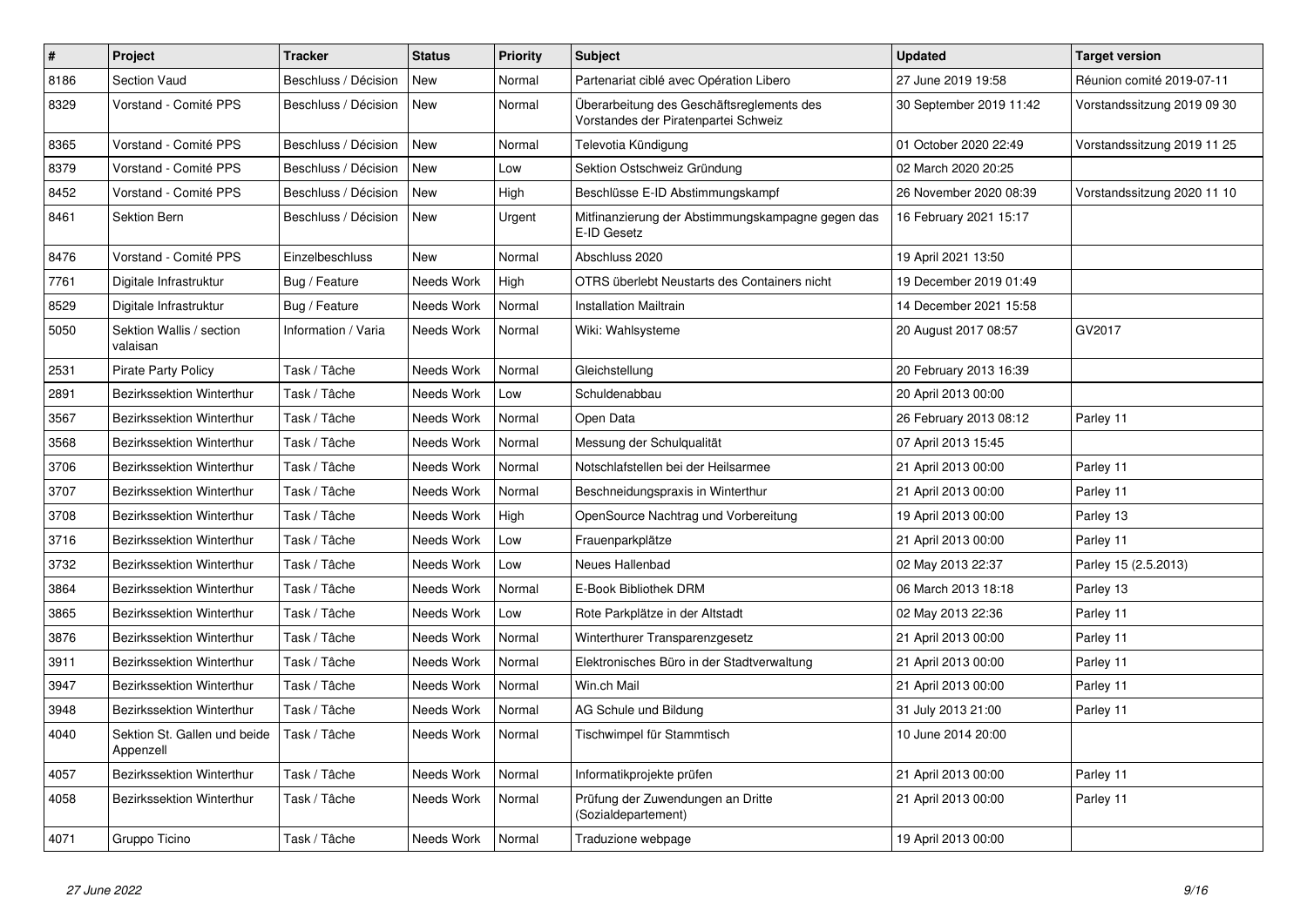| $\pmb{\#}$ | Project                              | <b>Tracker</b> | <b>Status</b> | <b>Priority</b> | <b>Subject</b>                                                                                                                      | <b>Updated</b>          | <b>Target version</b> |
|------------|--------------------------------------|----------------|---------------|-----------------|-------------------------------------------------------------------------------------------------------------------------------------|-------------------------|-----------------------|
| 4122       | Gruppo Ticino                        | Task / Tâche   | Needs Work    | High            | Accesso, impostazioni ed iscrizione membri a mailing list   20 April 2013 00:00<br>sezione ticino                                   |                         |                       |
| 4137       | Gruppo Ticino                        | Task / Tâche   | Needs Work    | Normal          | Programma Partito Pirata Ticino                                                                                                     | 21 April 2013 00:00     |                       |
| 4138       | Gruppo Ticino                        | Task / Tâche   | Needs Work    | High            | Mailing List problema messaggio conferma<br>sottoscrizione                                                                          | 20 April 2013 00:00     |                       |
| 4200       | <b>Bezirkssektion Winterthur</b>     | Task / Tâche   | Needs Work    | Normal          | Vorstoss Transparenz in der WoV                                                                                                     | 07 April 2013 15:41     | Parley 15 (2.5.2013)  |
| 4362       | Bezirkssektion Winterthur            | Task / Tâche   | Needs Work    | Normal          | Willkür im Baubewilligungsverfahren                                                                                                 | 07 April 2013 15:42     | Parley 15 (2.5.2013)  |
| 4370       | <b>Bezirkssektion Winterthur</b>     | Task / Tâche   | Needs Work    | Normal          | SalZH kriegt Subventionen                                                                                                           | 07 April 2013 15:42     | Parley 15 (2.5.2013)  |
| 4386       | Finanzen                             | Task / Tâche   | Needs Work    | High            | Spenderlisten erstellen                                                                                                             | 01 May 2017 14:45       |                       |
| 4388       | Finanzen                             | Task / Tâche   | Needs Work    | Urgent          | Kontenplan                                                                                                                          | 04 April 2013 07:13     |                       |
| 4507       | <b>Bezirkssektion Winterthur</b>     | Task / Tâche   | Needs Work    | Normal          | OpenData: Wem gehört das Datenmaterial                                                                                              | 02 May 2013 22:34       |                       |
| 4615       | Sektion Wallis / section<br>valaisan | Task / Tâche   | Needs Work    | Normal          | Stv. Schatzmeister                                                                                                                  | 03 September 2014 19:58 |                       |
| 4639       | Sektion Wallis / section<br>valaisan | Task / Tâche   | Needs Work    | Normal          | pi-Vote Sektionsabstimmungen                                                                                                        | 07 July 2014 20:30      |                       |
| 4746       | <b>Bezirkssektion Winterthur</b>     | Task / Tâche   | Needs Work    | Normal          | Förderung des Innovativen Motorisierten<br>Individualverkehrs (IMIV)                                                                | 21 April 2013 00:00     | Parley 13             |
| 5014       | <b>Bezirkssektion Winterthur</b>     | Task / Tâche   | Needs Work    | Low             | Problematik "gebundene Ausgaben"                                                                                                    | 02 May 2013 22:31       | Parley 15 (2.5.2013)  |
| 5015       | Bezirkssektion Winterthur            | Task / Tâche   | Needs Work    | High            | Visualisierung Budget und Rechnung                                                                                                  | 10 April 2013 16:10     | Parley 15 (2.5.2013)  |
| 5041       | Sektion beider Basel                 | Task / Tâche   | Needs Work    | Low             | Parlaments-Daten automatisch abgreifen lassen                                                                                       | 23 April 2015 18:59     |                       |
| 5043       | Sektion beider Basel                 | Task / Tâche   | Needs Work    | Normal          | Aufgaben Stadtentwicklungspositionspapier                                                                                           | 12 February 2015 19:22  |                       |
| 5058       | <b>Pirate Party Policy</b>           | Task / Tâche   | Needs Work    | Normal          | Positionspapier: Patente                                                                                                            | 15 April 2013 14:10     |                       |
| 5247       | Bezirkssektion Winterthur            | Task / Tâche   | Needs Work    | High            | Schriftliche Anfrage zum Budget                                                                                                     | 22 May 2013 16:47       | Parley 16 (6.6.2013)  |
| 5389       | <b>Bezirkssektion Winterthur</b>     | Task / Tâche   | Needs Work    | High            | Falsche Anreize in Sozialhilfe                                                                                                      | 17 June 2013 16:43      | Parley 18             |
| 5444       | Sektion Wallis / section<br>valaisan | Task / Tâche   | Needs Work    | Low             | Welcome/Austrittsmail automatisieren                                                                                                | 20 August 2017 08:56    | GV2017                |
| 5517       | <b>Bezirkssektion Winterthur</b>     | Task / Tâche   | Needs Work    | Normal          | O-Ton                                                                                                                               | 13 July 2013 17:39      |                       |
| 5870       | Sektion Wallis / section<br>valaisan | Task / Tâche   | Needs Work    | Normal          | Opendata.admin.ch                                                                                                                   | 20 August 2017 08:31    | GV2017                |
| 6597       | Sektion Zürich                       | Task / Tâche   | Needs Work    | Normal          | Wegen Gratis-Plakatstellen anfragen                                                                                                 | 04 May 2019 19:49       |                       |
| 6645       | Section Genève                       | Task / Tâche   | Needs Work    | Normal          | Dossier médical en ligne                                                                                                            | 25 March 2015 17:03     | Prochain Comité       |
| 6688       | Section Genève                       | Task / Tâche   | Needs Work    | Normal          | Comptabilité - Recherche Fiduciaire                                                                                                 | 25 March 2015 17:00     | Prochain Comité       |
| 6784       | Press and Public Relations           | Task / Tâche   | Needs Work    | High            | CP - Déclaration D. Burkhalter DFAE «Promoting trust<br>and globally shared rules to ensure an open, free and<br>secure cyberspace» | 17 April 2015 18:12     |                       |
| 7002       | Sektion beider Basel                 | Task / Tâche   | Needs Work    | Normal          | Für ein lebendiges Basel                                                                                                            | 02 October 2020 00:23   |                       |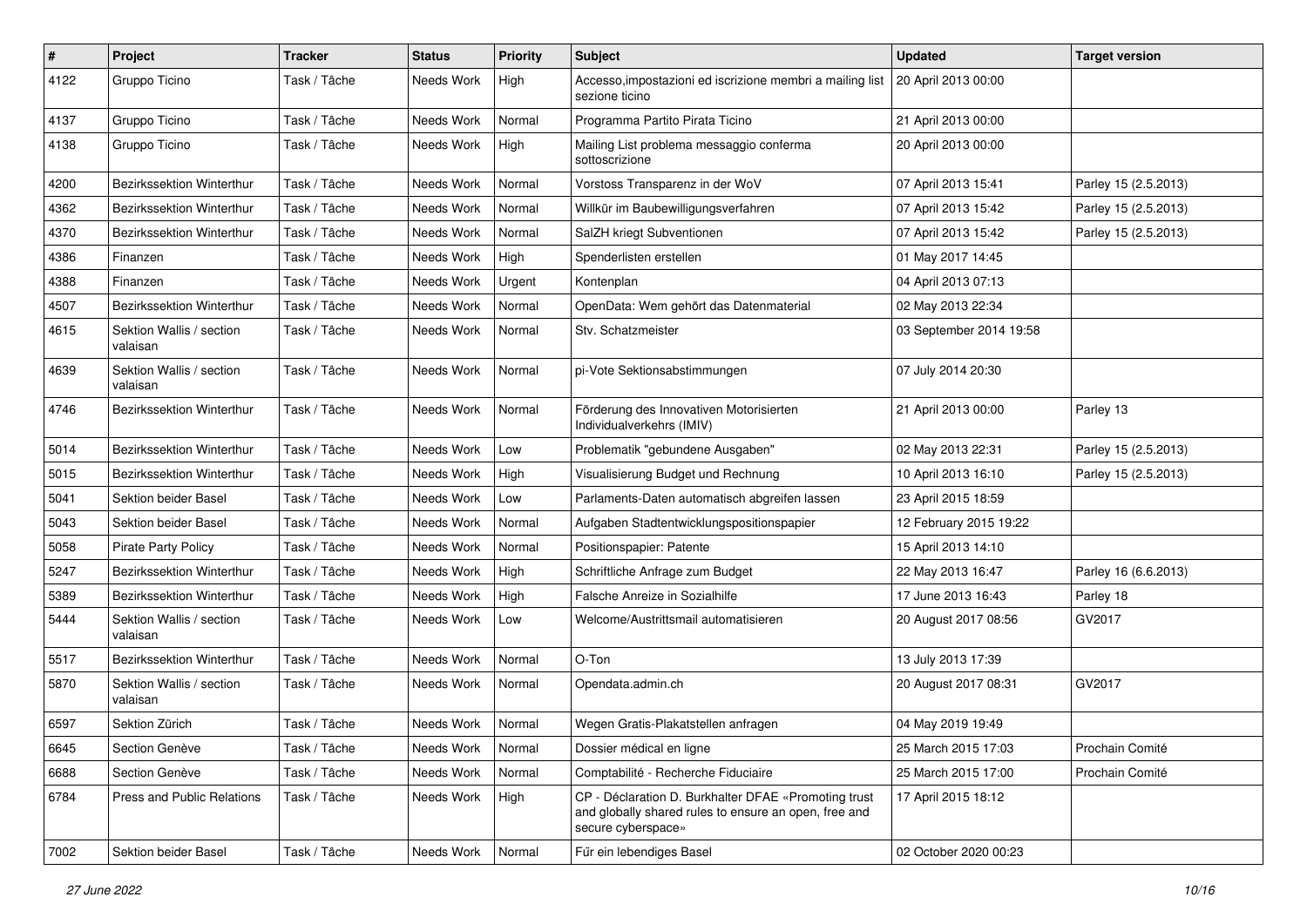| $\pmb{\#}$ | Project                                   | <b>Tracker</b> | <b>Status</b> | <b>Priority</b> | <b>Subject</b>                                                                                                                   | <b>Updated</b>          | <b>Target version</b>     |
|------------|-------------------------------------------|----------------|---------------|-----------------|----------------------------------------------------------------------------------------------------------------------------------|-------------------------|---------------------------|
| 7977       | <b>Section Vaud</b>                       | Task / Tâche   | Needs Work    | Normal          | Téléchargement légal: cadre particulier et exeptions                                                                             | 01 November 2018 20:44  | Séance de comité 18-44    |
| 8024       | Vorstand - Comité PPS                     | Task / Tâche   | Needs Work    | Low             | Verantwortliche & Zugriffsrechte                                                                                                 | 01 October 2020 23:07   |                           |
| 8058       | Sektion Zürich                            | Task / Tâche   | Needs Work    | Normal          | Neue Statuten auf Website publizieren                                                                                            | 02 April 2019 14:38     |                           |
| 8203       | Section Vaud                              | Task / Tâche   | Needs Work    | High            | Le questionnaire de la société vaudoise de médecine                                                                              | 20 August 2019 14:52    | Réunion comité 2019-07-25 |
| 8204       | <b>Section Vaud</b>                       | Task / Tâche   | Needs Work    | High            | Le questionnaire de l'ALLIANCE-ENVIRONNEMENT                                                                                     | 20 August 2019 14:53    | Réunion comité 2019-07-25 |
| 8310       | <b>Sektion Bern</b>                       | Task / Tâche   | Needs Work    | Normal          | Wahlkampfbudget / Bezahlung Wahlkampfleiter PPS<br>und Budget                                                                    | 09 September 2019 21:06 |                           |
| 8312       | Sektion Bern                              | Task / Tâche   | Needs Work    | Normal          | Rückzahlung des Darlehens an die PPS                                                                                             | 09 September 2019 21:26 |                           |
| 8378       | Digitale Infrastruktur                    | Task / Tâche   | Needs Work    | Normal          | Erstelllung subdomain für neue Sektion<br>Thurgau/Schauffhausen + SG/AR/Ai                                                       | 19 December 2019 00:53  |                           |
| 8430       | Sektion beider Basel                      | Task / Tâche   | Needs Work    | Normal          | Lagerort und Materialbestand der PPBB                                                                                            | 02 October 2020 00:08   |                           |
| 8444       | Vorstand - Comité PPS                     | Task / Tâche   | Needs Work    | High            | Fehlende Mitgliederbeiträge für die Sektion PPBB                                                                                 | 29 October 2020 16:58   |                           |
| 8473       | Digitale Infrastruktur                    | Task / Tâche   | Needs Work    | Normal          | Refurbish CiviCRM                                                                                                                | 18 January 2022 20:52   |                           |
| 8502       | Piratenversammlung /<br>Assemblée Pirate  | Task / Tâche   | Needs Work    | Normal          | Bereinigung Differenzen Statuten und<br>Versammlungsreglement                                                                    | 16 February 2022 23:13  |                           |
| 8516       | AG Vernehmlassungen                       | Task / Tâche   | Needs Work    | Normal          | Vernehmlassung 2021/81 Verordnung über die<br>Herstellung der Interoperabilität zwischen<br>Schengen-Dublin-Informationssystemen | 18 January 2022 20:38   |                           |
| 8517       | AG Vernehmlassungen                       | Task / Tâche   | Needs Work    | Normal          | Vernehmlassung 2021/99 Verordnung über die<br>Transparenz bei der Politikfinanzierung (VPofin)                                   | 26 March 2022 13:36     |                           |
| 8521       | AG Vernehmlassungen                       | Task / Tâche   | Needs Work    | Normal          | Vernehmlassung 2021/70 Meldepflicht von<br>Betreiberinnen kritischer Infrastrukturen für<br>Cyberangriffe                        | 13 April 2022 00:53     |                           |
| 8540       | AG Vernehmlassungen                       | Task / Tâche   | Needs Work    | Normal          | Vernehmlassung 2022/2 Bundesgesetz über die<br>Mobilitätsdateninfrastruktur                                                      | 10 February 2022 06:34  |                           |
| 3077       | Sektion St. Gallen und beide<br>Appenzell | Todo / A Faire | Needs Work    | Normal          | Allgemeiner Flyer - Piraten SG AR AI                                                                                             | 07 May 2014 15:12       |                           |
| 3146       | Sektion St. Gallen und beide<br>Appenzell | Todo / A Faire | Needs Work    | Normal          | Jugendparlament - Workshop Vorschläge                                                                                            | 07 May 2014 20:22       |                           |
| 4193       | Sektion St. Gallen und beide<br>Appenzell | Todo / A Faire | Needs Work    | High            | Dauerticket Flaschenpost                                                                                                         | 09 May 2014 18:35       |                           |
| 4290       | Sektion St. Gallen und beide<br>Appenzell | Todo / A Faire | Needs Work    | Normal          | Dauerticket Strategie/Ziele                                                                                                      | 10 June 2014 19:55      | Vorstand next             |
| 4529       | Sektion St. Gallen und beide<br>Appenzell | Todo / A Faire | Needs Work    | Normal          | Dauerticket: Wahlen- / Abstimmungsparolen                                                                                        | 09 May 2014 18:35       |                           |
| 4537       | Sektion St. Gallen und beide<br>Appenzell | Todo / A Faire | Needs Work    | Normal          | Spenden veröffentlichen                                                                                                          | 09 February 2013 10:47  |                           |
| 4644       | Sektion St. Gallen und beide<br>Appenzell | Todo / A Faire | Needs Work    | Normal          | PiratenSG App entwickeln                                                                                                         | 21 October 2013 14:49   |                           |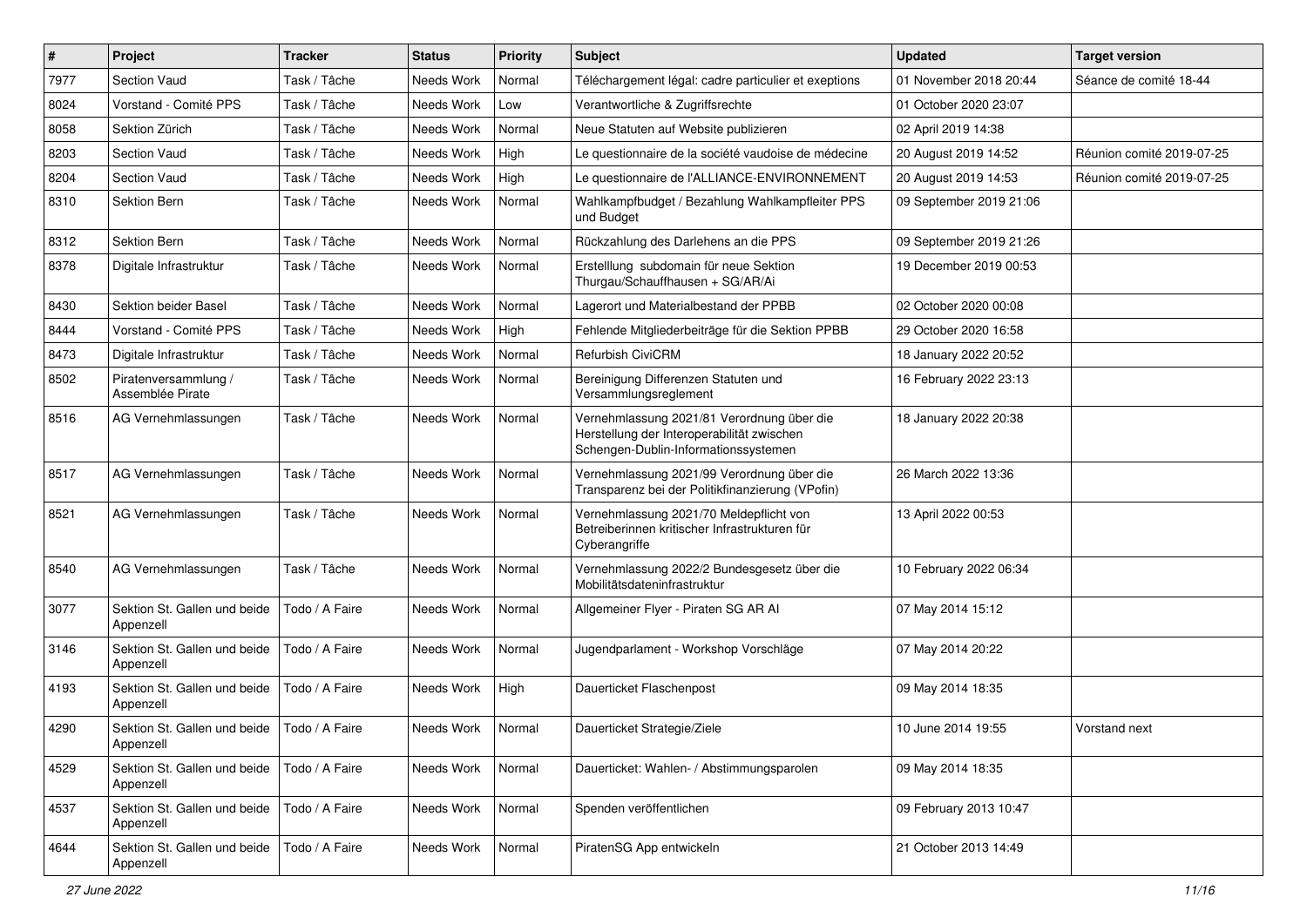| $\pmb{\#}$ | Project                                   | <b>Tracker</b> | <b>Status</b> | <b>Priority</b> | <b>Subject</b>                                                                                                                                                                                                                                   | <b>Updated</b>          | <b>Target version</b> |
|------------|-------------------------------------------|----------------|---------------|-----------------|--------------------------------------------------------------------------------------------------------------------------------------------------------------------------------------------------------------------------------------------------|-------------------------|-----------------------|
| 4645       | Sektion St. Gallen und beide<br>Appenzell | Todo / A Faire | Needs Work    | Normal          | Piratenspiel                                                                                                                                                                                                                                     | 21 October 2013 14:49   |                       |
| 5699       | Sektion St. Gallen und beide<br>Appenzell | Todo / A Faire | Needs Work    | Normal          | Krypto-Party                                                                                                                                                                                                                                     | 30 July 2014 15:32      | Vorstand 2014-07-30   |
| 6276       | Sektion St. Gallen und beide<br>Appenzell | Todo / A Faire | Needs Work    | Normal          | Konsequenzen aus Beschlüssen der nationalen PV                                                                                                                                                                                                   | 30 July 2014 15:33      |                       |
| 8545       | Digitale Infrastruktur                    | Bug / Feature  | Done          | Normal          | Überprüfung Funktionalität Mitglieder-Kontaktformular<br>FR.                                                                                                                                                                                     | 03 April 2022 23:04     |                       |
| 2800       | <b>Bezirkssektion Winterthur</b>          | Task / Tâche   | Done          | Low             | Vorstoss: Verantwortung im Polizeiberuf                                                                                                                                                                                                          | 04 May 2013 22:59       | Parley 3              |
| 3033       | Sektion St. Gallen und beide<br>Appenzell | Task / Tâche   | Done          | Normal          | Liquid Feedback                                                                                                                                                                                                                                  | 10 June 2014 20:10      |                       |
| 3251       | Sektion St. Gallen und beide<br>Appenzell | Task / Tâche   | Done          | Low             | <b>Statistik Skript</b>                                                                                                                                                                                                                          | 10 June 2014 20:06      |                       |
| 4729       | Sektion St. Gallen und beide<br>Appenzell | Task / Tâche   | Done          | Normal          | SSH key für LQFB server                                                                                                                                                                                                                          | 10 June 2014 19:50      |                       |
| 4893       | Sektion Wallis / section<br>valaisan      | Task / Tâche   | Done          | Normal          | Pflichtenheft Vorstand (2)                                                                                                                                                                                                                       | 13 December 2014 10:14  |                       |
| 4941       | <b>Pirate Party Policy</b>                | Task / Tâche   | Done          | Normal          | prostitution                                                                                                                                                                                                                                     | 30 September 2013 19:23 |                       |
| 5275       | Sektion Wallis / section<br>valaisan      | Task / Tâche   | Done          | Normal          | Stellungnahme zum Schulgesetz                                                                                                                                                                                                                    | 20 August 2017 08:57    |                       |
| 5291       | Stadtsektion Zürich                       | Task / Tâche   | Done          | Normal          | Festlegen von Terminen für die PV                                                                                                                                                                                                                | 03 October 2013 20:15   | Stammtisch 27.05.2013 |
| 5637       | <b>Pirate Party Policy</b>                | Task / Tâche   | Done          | Normal          | Korrektur der Uebersetzung der Identite                                                                                                                                                                                                          | 22 March 2014 17:28     |                       |
| 6206       | <b>Pirate Party Policy</b>                | Task / Tâche   | Done          | Normal          | Consultation "Modification loi fédérale sur les systèmes<br>d'information de la Confédération dans le domaine du<br>sport (LSIS)" - Vernehmlassung "Änderung<br>Bundesgesetz über die Informationssysteme des<br>Bundes im Bereich Sport (IBSG)" | 08 April 2015 09:26     |                       |
| 6222       | <b>Pirate Party Policy</b>                | Task / Tâche   | Done          | Normal          | Développement argumentaires votations populaire 18<br>mai - Entwicklung Argumentationshilfe Themen<br>Volksabstimmung 18. Mai                                                                                                                    | 27 November 2019 21:23  |                       |
| 6390       | <b>Pirate Party Policy</b>                | Task / Tâche   | Done          | Normal          | Vernehmlassung: Geldspielgesetz / Consultation : Loi<br>sur les jeux d'argent                                                                                                                                                                    | 08 April 2015 09:18     |                       |
| 6676       | Section Genève                            | Task / Tâche   | Done          | Normal          | Préparation éléction national                                                                                                                                                                                                                    | 27 June 2016 09:53      | Prochain Comité       |
| 6677       | Section Genève                            | Task / Tâche   | Done          | Normal          | Préparation prochaine AG                                                                                                                                                                                                                         | 19 October 2015 17:06   | Prochain Comité       |
| 6726       | <b>Pirate Party Policy</b>                | Task / Tâche   | Done          | Normal          | Consultation FINMA - LBA / GvW                                                                                                                                                                                                                   | 08 April 2015 09:18     |                       |
| 6727       | <b>Pirate Party Policy</b>                | Task / Tâche   | Done          | Normal          | Rédaction de la réponse de la consultation                                                                                                                                                                                                       | 08 April 2015 09:17     |                       |
| 6748       | Press and Public Relations                | Task / Tâche   | Done          | Urgent          | PR - Bund niederlässt wieder IT Security!                                                                                                                                                                                                        | 02 April 2015 12:03     |                       |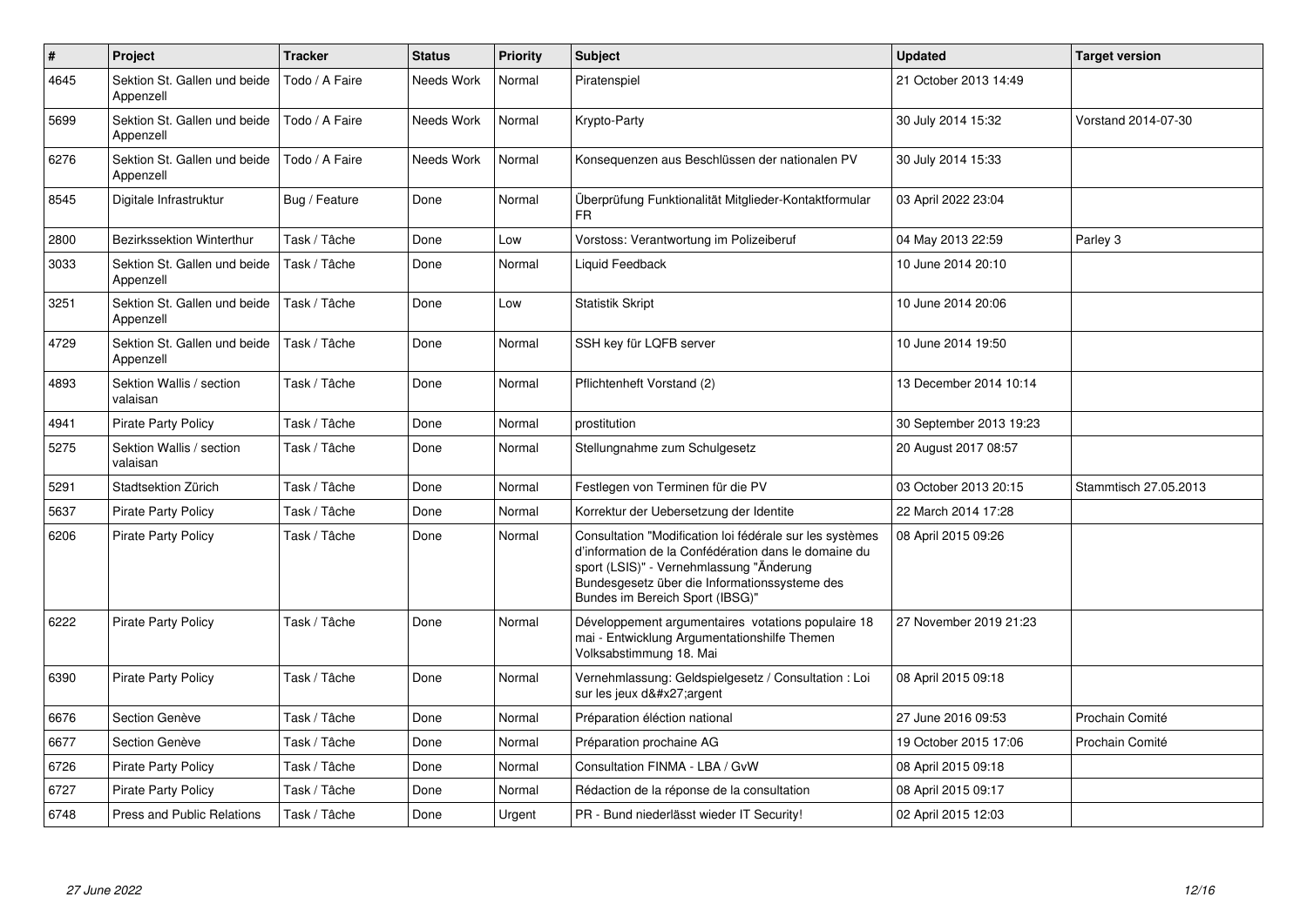| $\pmb{\#}$ | Project                              | <b>Tracker</b> | <b>Status</b> | <b>Priority</b> | <b>Subject</b>                                                                                                                                                            | <b>Updated</b>         | <b>Target version</b>                |
|------------|--------------------------------------|----------------|---------------|-----------------|---------------------------------------------------------------------------------------------------------------------------------------------------------------------------|------------------------|--------------------------------------|
| 6787       | <b>Pirate Party Policy</b>           | Task / Tâche   | Done          | Normal          | Révision totale de la loi fédérale sur l'analyse génétique<br>humaine (LAGH) - Totalrevision des Bundesgesetzes<br>über genetische Untersuchungen beim Menschen<br>(GUMG) | 27 May 2015 06:55      |                                      |
| 7089       | Sektion Wallis / section<br>valaisan | Task / Tâche   | Done          | Normal          | Anfragen an Standesämtern                                                                                                                                                 | 02 March 2016 09:56    |                                      |
| 7140       | <b>Section Vaud</b>                  | Task / Tâche   | Done          | Normal          | Approbation et signature du PV de l'AG par les membres   08 September 2019 06:41<br>du comité ainsi que les statuts du PPVD                                               |                        | Réunion de comité - 31 mars<br>2016  |
| 7179       | <b>Section Vaud</b>                  | Task / Tâche   | Done          | Urgent          | URGENT débat pour la RIE3                                                                                                                                                 | 10 March 2016 00:16    |                                      |
| 7195       | <b>Section Vaud</b>                  | Task / Tâche   | Done          | Normal          | Révision de statuts du PPVD                                                                                                                                               | 03 August 2019 09:48   | Réunion de comité - 28 avril<br>2016 |
| 7236       | <b>Section Vaud</b>                  | Task / Tâche   | Done          | Normal          | Organisation de la campagne référendaire LSCPT                                                                                                                            | 07 May 2018 12:58      | Réunion de comité - 31 mars<br>2016  |
| 7262       | <b>Section Vaud</b>                  | Task / Tâche   | Done          | Normal          | Révision du programme du PPVD                                                                                                                                             | 07 May 2018 13:02      | Réunion de comité - 14 avril<br>2016 |
| 7264       | Section Vaud                         | Task / Tâche   | Done          | Normal          | Tri des propositions par collectivité impactée                                                                                                                            | 15 April 2016 15:30    | Réunion de comité - 14 avril<br>2016 |
| 7269       | <b>Section Vaud</b>                  | Task / Tâche   | Done          | Normal          | Travaux sur la vision pirate du développement<br>communal                                                                                                                 | 07 May 2018 13:02      | Réunion de comité - 28 avril<br>2016 |
| 7270       | <b>Section Vaud</b>                  | Task / Tâche   | Done          | Normal          | Rédaction et diffusion de la newsletter du PPVD pour le<br>mois d'avril                                                                                                   | 20 April 2016 09:19    | Réunion de comité - 28 avril<br>2016 |
| 7341       | Section Vaud                         | Task / Tâche   | Done          | Urgent          | Publipostage de formulaire Iscpt                                                                                                                                          | 19 April 2019 15:12    | Réunion de comité - 9 juin 2016      |
| 7462       | <b>Section Vaud</b>                  | Task / Tâche   | Done          | Normal          | Camnpagne Référendum LRens                                                                                                                                                | 16 May 2019 16:35      | Réunion de Comité - 25.08.2016       |
| 7463       | <b>Section Vaud</b>                  | Task / Tâche   | Done          | Normal          | Conférence-débats 2e partie 2016                                                                                                                                          | 19 April 2019 15:11    | Réunion de Comité - 6.10.2016        |
| 7466       | <b>Section Vaud</b>                  | Task / Tâche   | Done          | Normal          | Préparation Elections cantonales - désignation de<br>candidats - alliance - etc                                                                                           | 13 June 2019 15:54     | Réunion de Comité - 25.08.2016       |
| 7467       | <b>Section Vaud</b>                  | Task / Tâche   | Done          | Normal          | Formation média                                                                                                                                                           | 13 June 2019 15:54     | Réunion de Comité - 25.08.2016       |
| 7468       | <b>Section Vaud</b>                  | Task / Tâche   | Done          | Normal          | Elections communales 2016 et EF 2015 - finances<br>factures ouvertes - point de sitation                                                                                  | 19 April 2019 15:10    | Réunion de Comité - 25.08.2016       |
| 7470       | <b>Section Vaud</b>                  | Task / Tâche   | Done          | Normal          | Creation des stands                                                                                                                                                       | 13 June 2019 15:55     |                                      |
| 7527       | <b>Section Vaud</b>                  | Task / Tâche   | Done          | High            | Prise de possition sur le référendum vaudois sur la<br>mendicité                                                                                                          | 03 August 2019 12:57   | Réunion de Comité - 3.11.2016        |
| 7976       | <b>Section Vaud</b>                  | Task / Tâche   | Done          | Normal          | Sondage Politiciennes.ch                                                                                                                                                  | 01 November 2018 20:43 | Séance de comité 18-44               |
| 7987       | Vorstand - Comité PPS                | Task / Tâche   | Done          | Normal          | Kommunikationskonzept                                                                                                                                                     | 03 February 2020 19:12 | Vorstandssitzung 2019 05 27          |
| 8033       | <b>Section Vaud</b>                  | Task / Tâche   | Done          | Normal          | Faire liste du matériel de campagne                                                                                                                                       | 03 August 2019 20:59   | Réunion comité 2019-02-21            |
| 8120       | Section Vaud                         | Task / Tâche   | Done          | Normal          | Préparation de notre voyage à Olten le 23 juin 2019                                                                                                                       | 03 August 2019 20:59   | Réunion comité 2019-06-13            |
| 8351       | Vorstand - Comité PPS                | Task / Tâche   | Done          | Normal          | Newsletter                                                                                                                                                                | 25 May 2020 19:24      | Vorstandssitzung 2019 11 25          |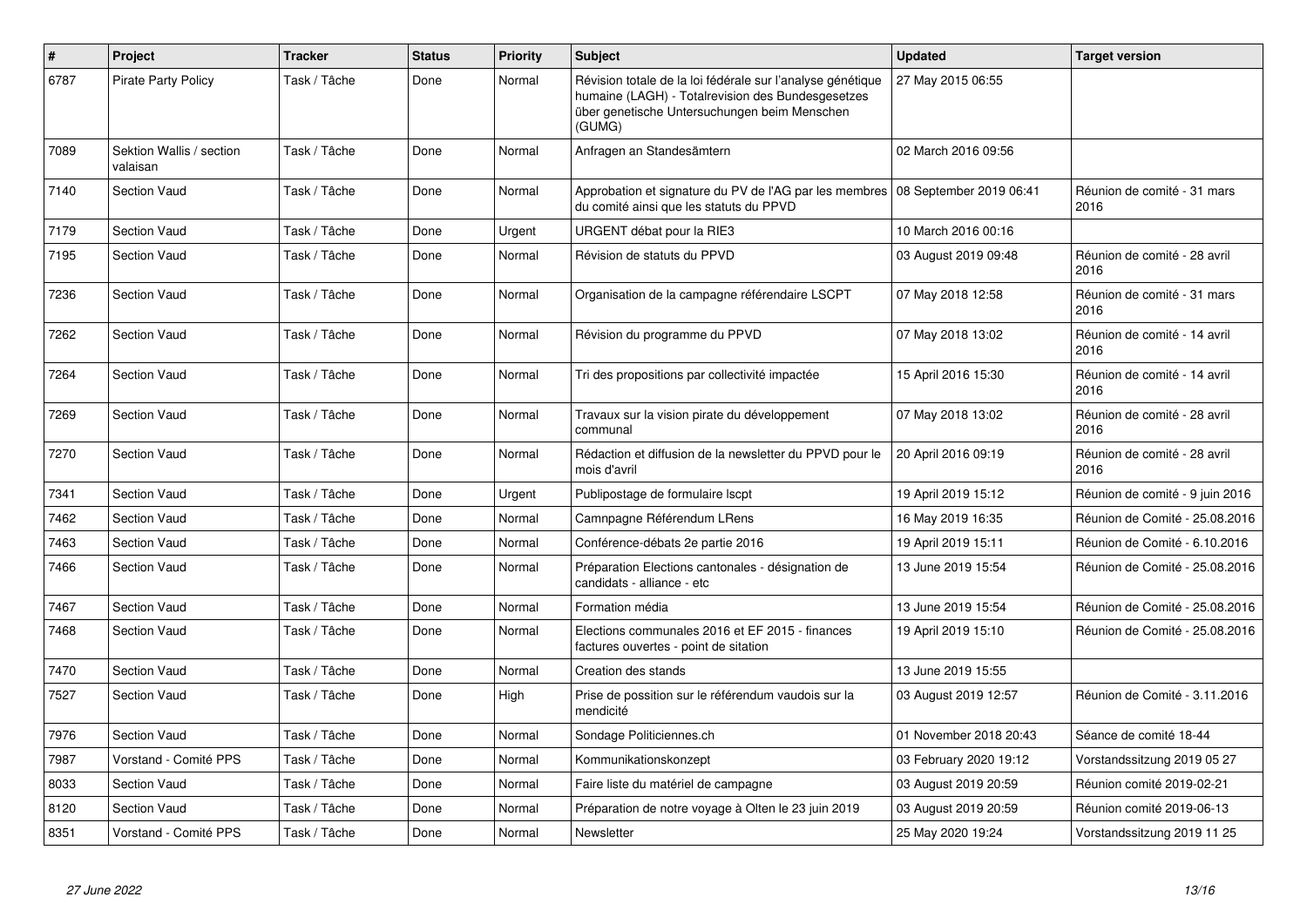| $\sharp$ | Project                                   | <b>Tracker</b> | <b>Status</b>            | <b>Priority</b> | <b>Subject</b>                                                                                                  | <b>Updated</b>         | <b>Target version</b>                                         |
|----------|-------------------------------------------|----------------|--------------------------|-----------------|-----------------------------------------------------------------------------------------------------------------|------------------------|---------------------------------------------------------------|
| 8467     | Vorstand - Comité PPS                     | Task / Tâche   | Done                     | Urgent          | Vernehmlassung zum Bundesgesetz über den Einsatz<br>elektronischer Mittel zur Erfüllung von<br>Behördenaufgaben | 25 March 2021 22:38    |                                                               |
| 8518     | AG Vernehmlassungen                       | Task / Tâche   | Done                     | Normal          | Vernehmlassung 2021/96 Teilrevisionen vier<br>Ausführungserlasse des BÜPF (VÜPF, GebV-ÜPF,<br>VD-ÜPF, VVS-ÜPF)  | 21 May 2022 15:03      |                                                               |
| 3314     | Sektion St. Gallen und beide<br>Appenzell | Todo / A Faire | Done                     | Normal          | Veranstaltung für Neumitglieder                                                                                 | 10 June 2014 20:02     |                                                               |
| 4339     | Sektion St. Gallen und beide<br>Appenzell | Todo / A Faire | Done                     | Normal          | Überarbeitung der Statuten                                                                                      | 09 May 2014 18:35      |                                                               |
| 5022     | Sektion St. Gallen und beide<br>Appenzell | Todo / A Faire | Done                     | Normal          | Mandatsabgabe                                                                                                   | 10 June 2014 19:49     |                                                               |
| 5640     | Sektion St. Gallen und beide<br>Appenzell | Todo / A Faire | Done                     | Normal          | Mehr Kommunikationssicherheit                                                                                   | 10 June 2014 13:53     |                                                               |
| 6391     | Sektion St. Gallen und beide<br>Appenzell | Todo / A Faire | Done                     | Urgent          | Kreisrichterkandidat suchen                                                                                     | 10 June 2014 19:25     | Vorstand 2014-06-101                                          |
| 6406     | Sektion St. Gallen und beide<br>Appenzell | Todo / A Faire | Done                     | Normal          | Kontaktdaten etc an Vorstand CH senden                                                                          | 10 June 2014 19:26     | Vorstand 2014-06-101                                          |
| 7833     | Digitale Infrastruktur                    | Bug / Feature  | Needs<br>Feedback        | High            | Agenda der Website zeigt Termine nicht an & teilweise<br>mit schlechter Darstellung                             | 29 March 2018 12:32    |                                                               |
| 8396     | Digitale Infrastruktur                    | Bug / Feature  | <b>Needs</b><br>Feedback | Low             | Alte Redmine Projekte nicht mehr im Archiv aufgelistet                                                          | 12 February 2020 02:04 |                                                               |
| 8489     | Digitale Infrastruktur                    | Bug / Feature  | Needs<br>Feedback        | Normal          | Zahlungs API                                                                                                    | 10 February 2022 16:50 |                                                               |
| 8553     | Digitale Infrastruktur                    | Bug / Feature  | Needs<br>Feedback        | Urgent          | Newsletterversand Members-CiviCRM<br>hängt/unzureichende Zustellquote                                           | 03 April 2022 23:06    |                                                               |
| 4064     | Bezirkssektion Winterthur                 | Task / Tâche   | <b>Needs</b><br>Feedback | Normal          | Liquid Feedback für die Stadt Winterthur                                                                        | 07 April 2013 15:34    | Parley 15 (2.5.2013)                                          |
| 4067     | Sektion Wallis / section<br>valaisan      | Task / Tâche   | Needs<br>Feedback        | Normal          | Wildtierkameras im Wallis                                                                                       | 20 August 2017 08:33   | Existierende/Funktionierende<br>Datenschutz- und GIDA Behörde |
| 5400     | Sektion Wallis / section<br>valaisan      | Task / Tâche   | Needs<br>Feedback        | Normal          | Dienststelle für Datenschutz und Öffentlichkeitsprinzip                                                         | 20 April 2017 17:36    |                                                               |
| 5430     | Sektion Wallis / section<br>valaisan      | Task / Tâche   | <b>Needs</b><br>Feedback | Normal          | Einrichtung interne Mailingliste                                                                                | 20 August 2017 08:31   | GV2017                                                        |
| 6021     | Sektion Wallis / section<br>valaisan      | Task / Tâche   | Needs<br>Feedback        | Normal          | Amtsblatt Wallis: Öffentlich und Gratis                                                                         | 20 August 2017 08:34   | Existierende/Funktionierende<br>Datenschutz- und GIDA Behörde |
| 6311     | Sektion Wallis / section<br>valaisan      | Task / Tâche   | Needs<br>Feedback        | Normal          | Videoüberachung Brig: Umstellung der Webseite                                                                   | 20 August 2017 08:55   | Existierende/Funktionierende<br>Datenschutz- und GIDA Behörde |
| 7868     | Digitale Infrastruktur                    | Task / Tâche   | Needs<br>Feedback        | Normal          | Mailverteiler für die PPS Ticino erstellen                                                                      | 19 December 2019 01:40 |                                                               |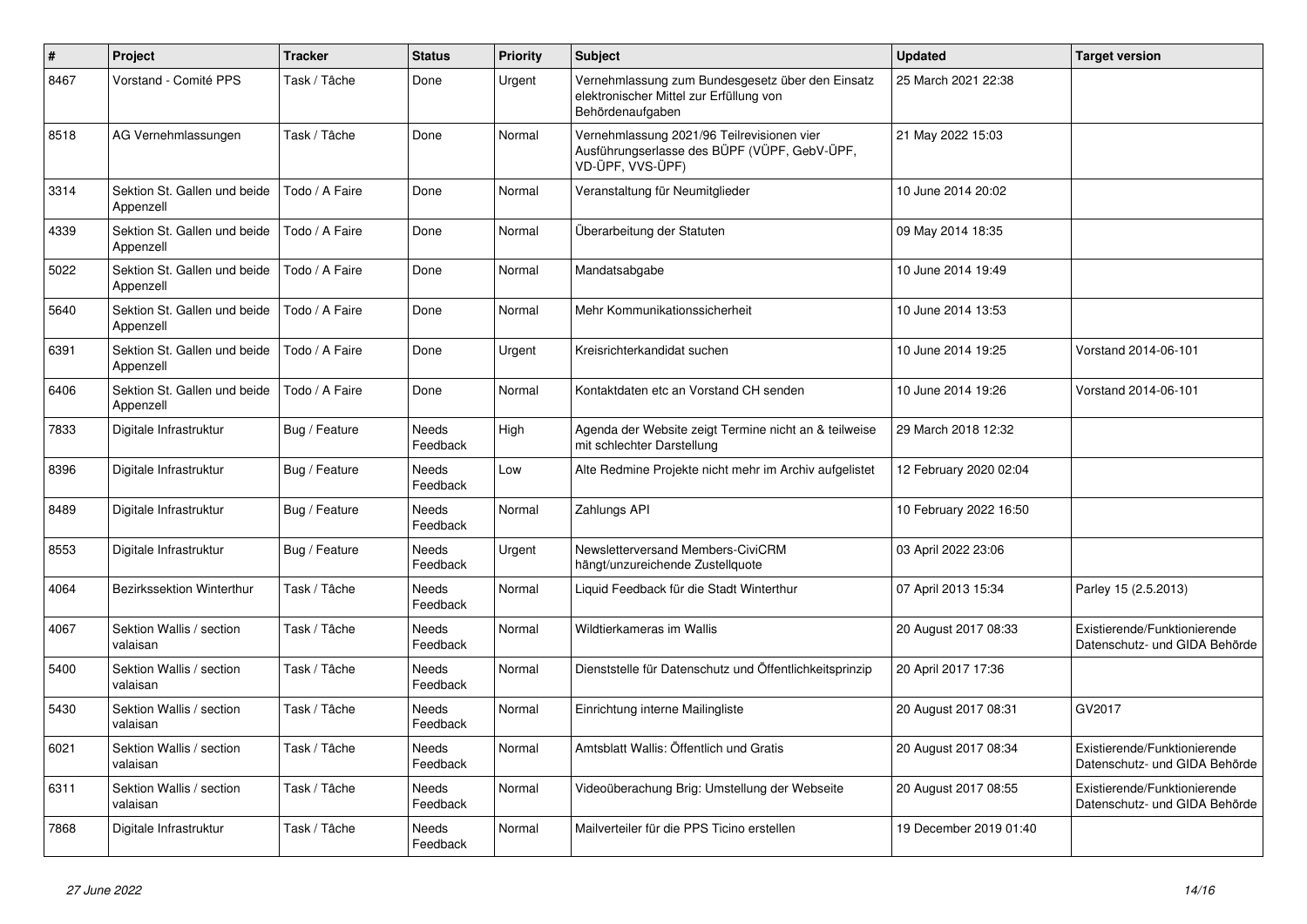| $\pmb{\#}$ | Project                                   | <b>Tracker</b>      | <b>Status</b>               | <b>Priority</b> | <b>Subject</b>                                                    | <b>Updated</b>         | <b>Target version</b>                |
|------------|-------------------------------------------|---------------------|-----------------------------|-----------------|-------------------------------------------------------------------|------------------------|--------------------------------------|
| 8108       | Digitale Infrastruktur                    | Task / Tâche        | Needs<br>Feedback           | Normal          | Hinterlegung Druckvorlagen                                        | 10 February 2022 16:00 |                                      |
| 8422       | Digitale Infrastruktur                    | Task / Tâche        | Needs<br>Feedback           | High            | Civi Crm Funktionen extern geben                                  | 01 February 2022 02:19 |                                      |
| 6402       | Sektion St. Gallen und beide<br>Appenzell | Todo / A Faire      | <b>Needs</b><br>Feedback    | Normal          | Rechte organisieren                                               | 30 July 2014 19:23     |                                      |
| 6414       | Sektion St. Gallen und beide<br>Appenzell | Todo / A Faire      | <b>Needs</b><br>Feedback    | High            | Kantonsratswahlen                                                 | 30 July 2014 15:28     | Vorstand 2014-07-30                  |
| 6457       | Sektion St. Gallen und beide<br>Appenzell | Information / Varia | Tabled                      | Normal          | Piratengrillen                                                    | 30 July 2014 16:21     |                                      |
| 6520       | Sektion Wallis / section<br>valaisan      | Information / Varia | Tabled                      | Normal          | Assemblée constituante                                            | 23 July 2015 16:03     |                                      |
| 7160       | Section Vaud                              | Information / Varia | Tabled                      | Normal          | Retour sur la réunion e débriefing de la RTS -<br>Campagne EF2016 | 03 August 2019 09:47   | Réunion de comité - 28 avril<br>2016 |
| 8072       | Sektion Zürich                            | Information / Varia | Tabled                      | Normal          | Listenverbindung PPZH Nationalratswahlen 2019                     | 28 May 2019 21:31      | Vorstandsitzung 2019-1               |
| 5873       | Sektion Wallis / section<br>valaisan      | Task / Tâche        | Tabled                      | Normal          | Pi-Vote Zertifikate                                               | 20 August 2017 08:31   | GV2017                               |
| 8387       | Digitale Infrastruktur                    | Motion              | Tabled                      | Normal          | Konzept E-Mail Adressen                                           | 16 February 2020 16:33 |                                      |
| 8544       | Piratenversammlung /<br>Assemblée Pirate  | Motion              | Tabled                      | Normal          | Bereinigung Differenzen Statuten und<br>Versammlungsreglement     | 19 March 2022 21:22    | PV 2022.2                            |
| 6178       | <b>Pirate Party Policy</b>                | Information / Varia | Offen /<br>Incertain        | Normal          | review april 2014                                                 | 04 March 2014 11:33    |                                      |
| 6177       | <b>Pirate Party Policy</b>                | Task / Tâche        | Offen /<br>Incertain        | Normal          | Consultation process review                                       | 08 April 2015 09:26    |                                      |
| 6179       | <b>Pirate Party Policy</b>                | Task / Tâche        | Offen /<br>Incertain        | Normal          | review may 2014                                                   | 08 April 2015 09:26    |                                      |
| 6180       | <b>Pirate Party Policy</b>                | Task / Tâche        | Offen /<br>Incertain        | Normal          | review june 2014                                                  | 08 April 2015 09:26    |                                      |
| 6181       | <b>Pirate Party Policy</b>                | Task / Tâche        | Offen /<br>Incertain        | Normal          | review july 2014                                                  | 08 April 2015 09:26    |                                      |
| 6182       | Pirate Party Policy                       | Task / Tâche        | Offen /<br>Incertain        | Normal          | review august 2014                                                | 08 April 2015 09:26    |                                      |
| 6183       | <b>Pirate Party Policy</b>                | Task / Tâche        | Offen /<br><b>Incertain</b> | Normal          | review septembre 2014                                             | 08 April 2015 09:26    |                                      |
| 6184       | <b>Pirate Party Policy</b>                | Task / Tâche        | Offen /<br>Incertain        | Normal          | review octobre 2014                                               | 08 April 2015 09:26    |                                      |
| 6185       | Pirate Party Policy                       | Task / Tâche        | Offen /<br>Incertain        | Normal          | review novembre 2014                                              | 08 April 2015 09:26    |                                      |
| 6186       | <b>Pirate Party Policy</b>                | Task / Tâche        | Offen /<br>Incertain        | Normal          | review decembre 2014                                              | 08 April 2015 09:26    |                                      |